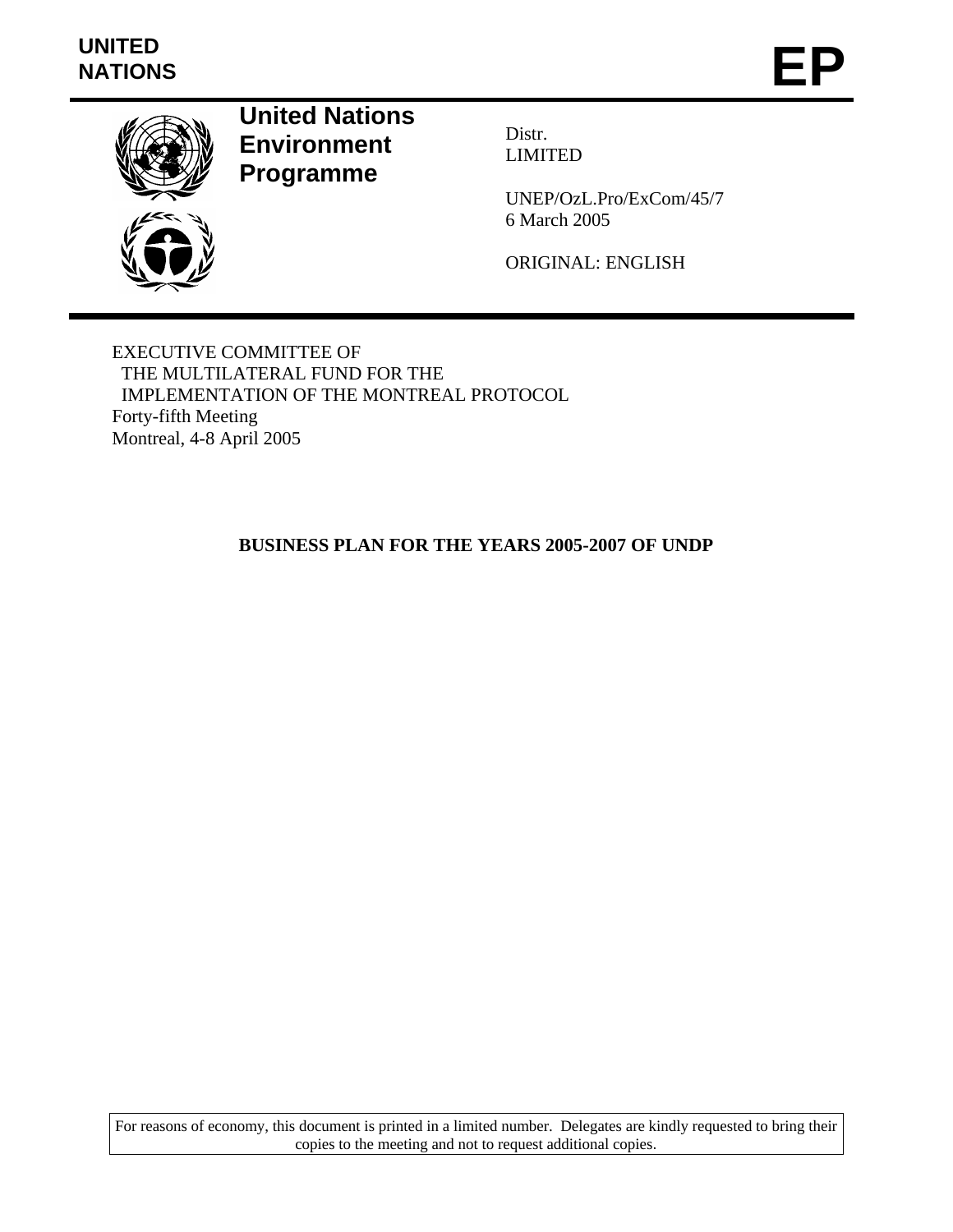# **COMMENTS AND RECOMMENDATIONS FROM THE FUND SECRETARIAT**

1. UNDP prepared its business plan on the basis of decisions 37/68, 38/66 and 41/93. The plan is provided as an annex to this document.

2. This document presents a summary of planned 2005-2007 activities of UNDP, covering ODS phase-out during the triennium, general comments, UNDP's business plan performance indicators, and provides recommendations on these for the consideration of the Executive Committee.

# **Planned activities 2005-2007**

3. The business plan is a rolling three-year business plan since three years of activities are included, although there is less certainty with regard to 2006 and 2007 activities except for the ongoing multi-year agreements.

# Planned activities for 2005

4. The total value of projects planned for submission in 2005 by UNDP is US \$37.4 million that will lead to the phase-out of 4,396 ODP tonnes. The plan includes:

- 13 ongoing multi-year performance based agreements for sector and substance phase-out amounting to US \$28.06 million that represents an ODS phase-out when implemented of 3,915 ODP tonnes;
- 2 new multi-year performance based agreements amounting to funding of US \$755,500 in 2005 (US \$2.32 million in total) with an associated ODS phase-out in 2005 of 106 ODP tonnes (349 ODP tonnes in total);
- 8 individual investment projects that will be submitted in 2005 with a value of US \$1.04 million and associated ODS phase-out of 69 ODP tonnes;
- 12 refrigerant management plan projects at a cost of US \$1.92 million;
- Project preparation amounting to US \$585,710;
- 29 non-investment projects amounting to US \$5.04 million including 9 institutional strengthening projects at a cost of US \$2.25 million, 19 technical assistance projects at a cost of US \$2.29 million and one demonstration project at a cost of US \$500,000.

# Planned activities for 2006

5. UNDP plans to submit projects valued at US \$19.35 million in 2006 with an associated phase-out of 1,792 ODP tonnes. This includes US \$11.29 million for ongoing multi-year agreements.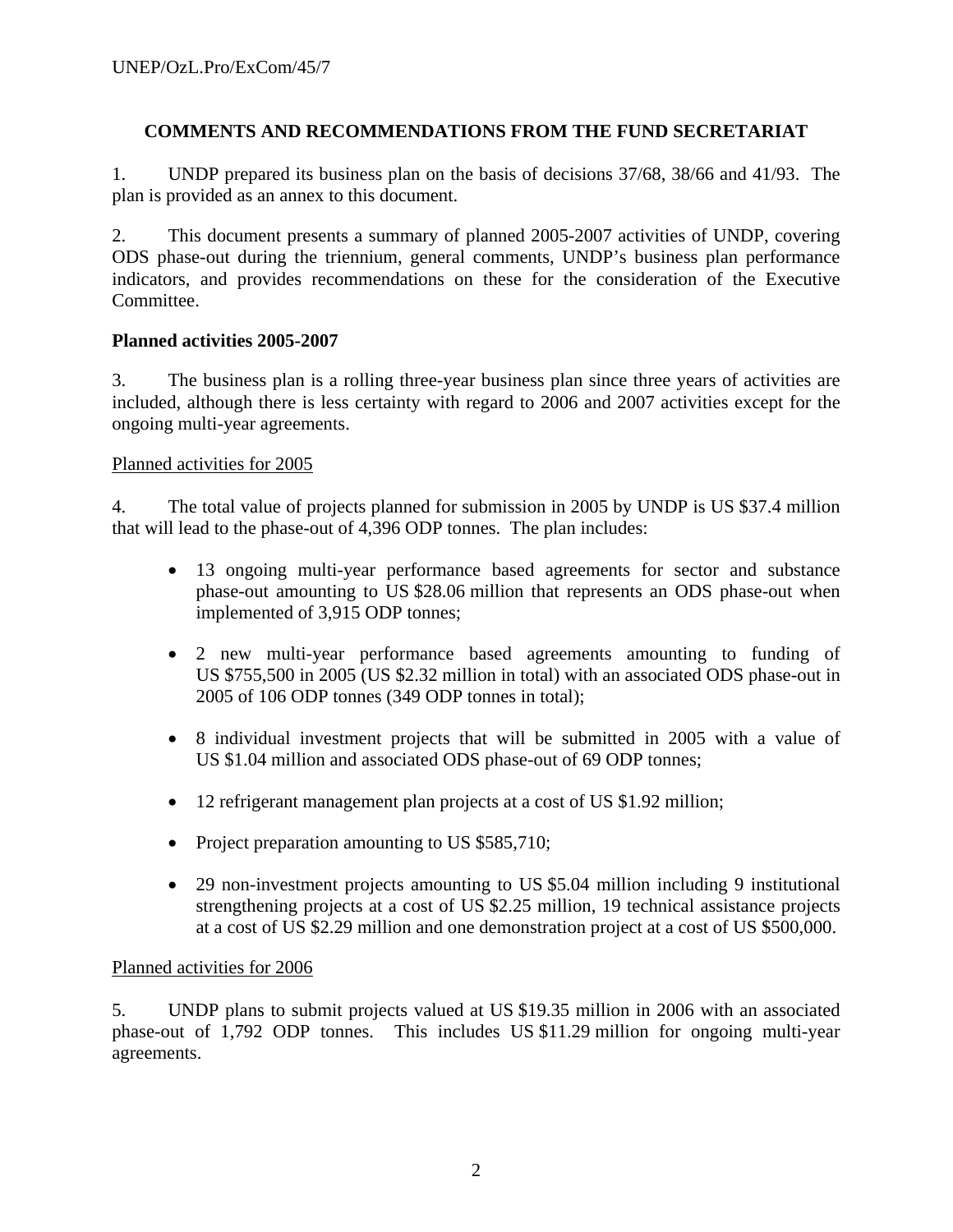# Planned activities for 2007

6. UNDP plans to submit projects valued at US \$22.28 million in 2007 with an associated phase-out of 1,517 ODP tonnes. This includes US \$3.67 million for ongoing multi-year agreements.

# Core unit

7. In addition to those above, UNDP included US \$1.5 million for 2005 and US \$1.85 million for 2006 and 2007.

# **ODP phase-out during 2005-2007**

8. During the 2005-2007 triennium, UNDP plans to phase out 13,978 ODP tonnes from ongoing projects and multi-year agreements. Additionally, UNDP indicated that 939 ODP tonnes would be phased out through projects to be submitted for approval during the triennium.

9. Section 5 of UNDP's business plan addressed measures to expedite the implementation of approved projects. The section includes a description of UNDP's efforts to strengthen the network of UNDP staff and experts in the field. to implement multi-year agreements, provide assistance for countries in non-compliance, provide support for the verification of Article 7 data, and to sustain the implementation of RMPs.

10. UNDP noted that it had out-posted one staff member each to the Africa and Asia and Pacific regions. It also plans to add a short term position for the Latin America region. UNDP will continue to use its network of country officers/resident representatives to enable ongoing contact with senior government officials in resolving programming issues and encouraging the development and adoption of legislative matters.

# **Comments**

11. UNDP included several CTC and TCA activities for LVCs and non-LVCs in its 2005 business plan. UNDP is planning to provide project preparation and investment projects for CTC, TCA or both for Bolivia, Congo DR, Cuba, Guatemala, Paraguay, and Uruguay. The investment projects would phase-out 5-11 ODP tonnes when implemented. Additional solvent projects were included for Brazil, Kenya and Zimbabwe for which project preparation has already been approved. These activities may be discussed in the context of the Committee's consideration of the issue of CTC/TCA/Methyl Bromide activities in LVCs based on the contact group's anticipated meeting and the consideration of the issue in the Consolidated Business Plan (UNEP/OzL.Pro/ExCom/45/5).

12. Two years' tranches of funding are being requested for Brazil and China in UNDP's 2005 business plan. Two years of annual tranche funding are being requested for Brazil because the 2004 tranche had been postponed. In the case of the solvent sector in China, UNDP indicated that China is requesting that its 2006 tranche should be paid in December 2005 instead of at the March/April 2006 meeting as indicated in the agreement.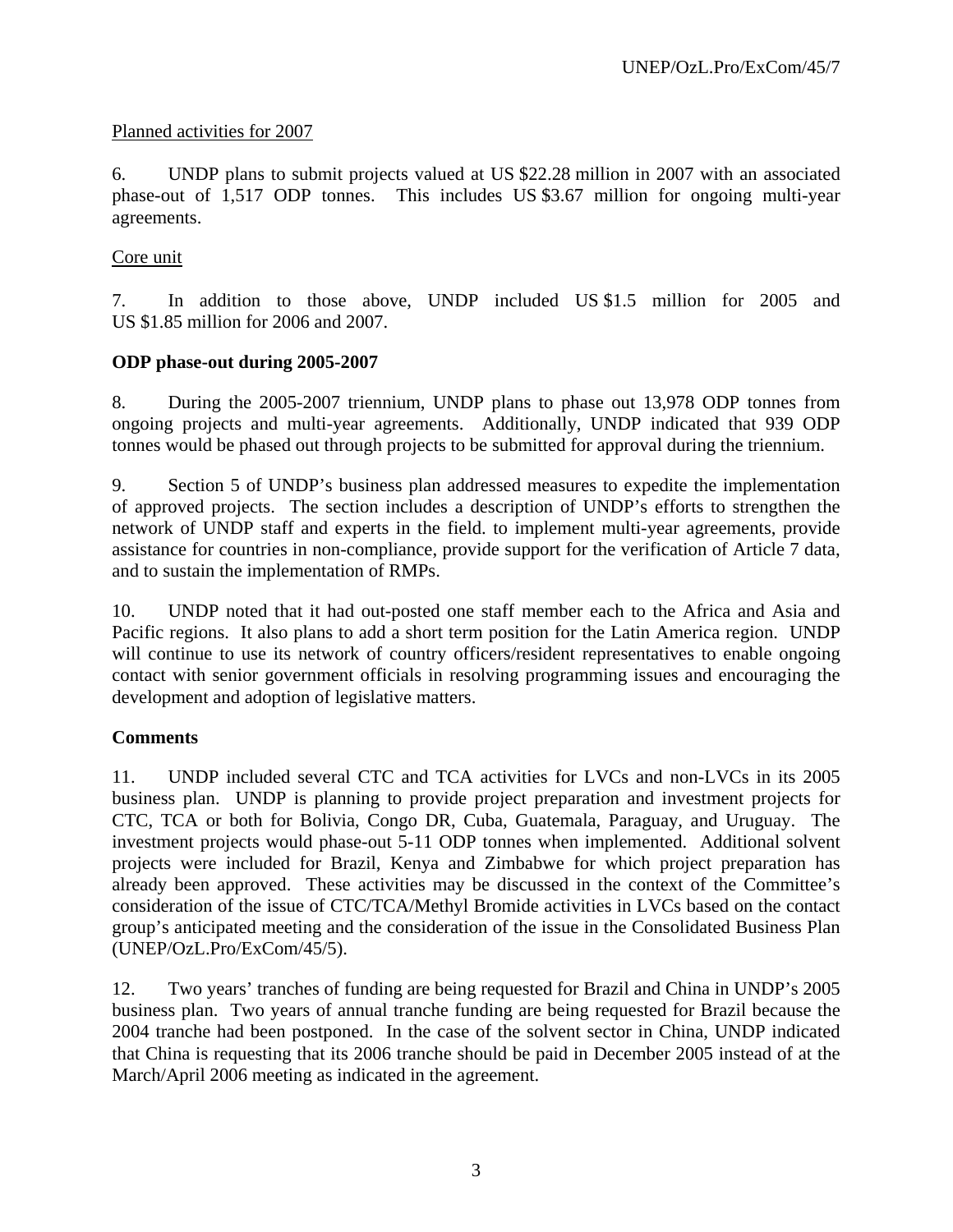13. UNDP included US \$5.85 million for 30 LVC countries for post-2007 RMPs. These activities are either part of the 2006 or 2007 business plans. The Executive Committee's consideration of the Review of requirements for further assistance for the post-2007 period in LVC (follow-up to decision 31/48 and 43/37) (UNEP/OzL.Pro/ExCom/45/46) may have an impact on the value of these activities in future years.

# HCFC activities

14. As indicated in the Consolidated Business Plan, UNDP has included HCFC survey projects in its 2005 business plan, eight multi-year HCFC projects and four HCFC investment projects in the plans for 2006/2007. The total volume of ODS phase-out from these projects represents about 29 per cent of those countries' 2003 HCFC consumption. UNDP indicated that the all of the countries had agreed to include these projects in UNDP's business plan.

15. Due to the large volume of phase-out compared to 2003 consumption, UNDP was asked if participating countries had agreed to limit their future consumption to the 2003 level minus the phase-out from these HCFC projects. UNDP indicated that the countries would need to first consider the results of the surveys to make such decisions related to HCFC conversion. UNDP believes that its surveys would enable Governments to consider the feasibility of starting the HCFC conversion sooner rather than later, at least for enterprises ready to do so.

16. UNDP indicated that some of the manufacturing enterprises are willing to move ahead with the conversion including those that had never received assistance from the Multilateral Fund and would not be excluded for assistance under decision 17/7 that limits funding to those enterprises in operation prior to 25 July 1995. UNDP is of the view that there were a substantial number of enterprises which would be eligible for conversion under the current rules of the Fund. It indicated that it was not UNDP's intent to develop either a sector plan or national phase-out plan for HCFCs but rather to consider the submission of some individual or umbrella projects.

17. These activities may be discussed in the context of the Committee's consideration of the issue raised in the Consolidated Business Plan.

# Chiller Projects

18. UNDP also included a chiller demonstration project for Brazil in its 2005 business plan at the amount of US \$500,000. Brazil does not have remaining funding eligibility for chiller projects since its national CFC phase-out plan includes the tonnage for chillers. This activity may be discussed in the context of the Committee's consideration of the issue of ODS phase-out activities in the chiller sector pursuant to decision 44/61 and of the issue raised in the Consolidated Business Plan.

# ODS destruction projects

19. UNDP included ODS destruction projects in Brazil and Mexico in its 2007 business plan. This activity may be discussed in the context of the Committee's consideration of the issue raised in the Consolidated Business Plan.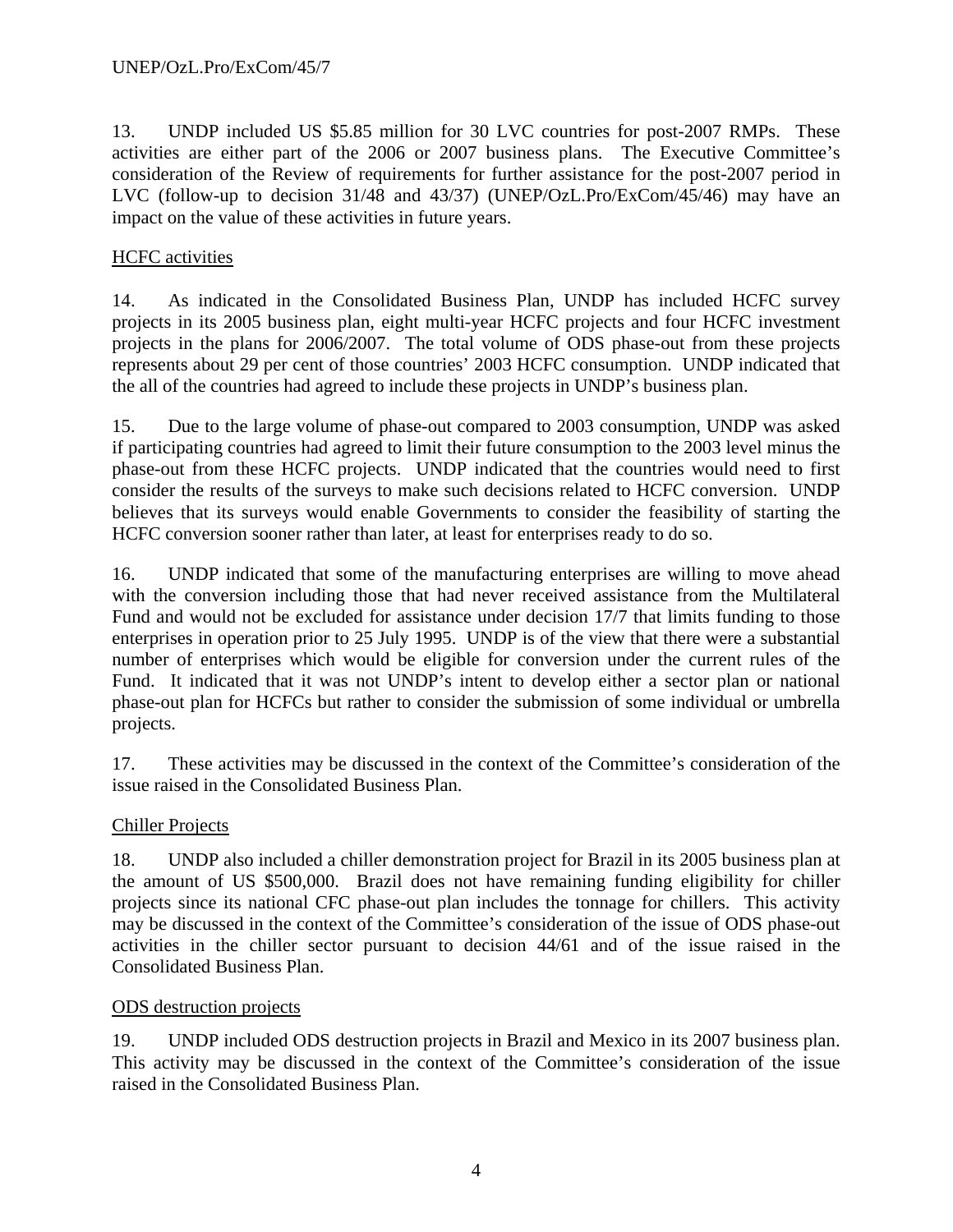# Administrative costs

20. UNDP is anticipating a core unit cost of US \$1.85 million for the years 2006 and 2007. The Secretariat asked UNDP to indicate the basis for the increase in the core unit cost. UNDP indicated that since decision 38/68 established the level of core unit funding at US \$1.5 million per year per agency for the 2003-2005 triennium, UNDP is expecting that the Executive Committee's consideration of this matter might result in an increase based on, inter alia, 3 years of inflation.

21. UNDP has also included US \$635,000 each for the years 2005, 2006 and 2007 to provide additional support to RMPs. This activity was considered by the  $44<sup>th</sup>$  Meeting as a project for Supplementary Oversight Service (SOS) for RMP activities. The Committee decided to examine this activity in the context of the 2005 review of assistance needed in the post-2007 period called for in decision 31/48 and of the review of the administrative cost regime and core unit costs called for in decision  $38/68$ . The former issue is for consideration at the  $45<sup>th</sup>$  Meeting, while the discussion on administrative costs is expected at the  $46<sup>th</sup>$  Meeting pursuant to decision  $44/7(d)$ ).

# Potential project overlaps

22. There remains a potential overlap concerning planned UNDP and UNIDO CTC and TCA phase-out activities in Congo DR. Both agencies received letters requesting their assistance, but the issue has not been resolved. Agencies expect to resolve the issue for announcement at the  $45<sup>th</sup>$  Meeting.

# **Performance indicators**

23. A summary of UNDP's performance indicators pursuant to decision 41/93 is provided below in Table 1.

## Table 1

# **PERFORMANCE INDICATORS**

| <b>Item</b>                                                                             | <b>UNDP 2005</b>           |
|-----------------------------------------------------------------------------------------|----------------------------|
| Number of annual programmes of multi-year agreements approved vs. those planned         | $15(2$ new)                |
| Number of individual projects/activities (investment projects, RMPs, halon banks,       | 49 (ins-9, inv-8, dem-1,   |
| TAS) approved vs. those planned                                                         | rmp-12 $&$ tas-19)         |
| Milestone activities completed (e.g. policy measures, regulatory assistance)/ODS levels |                            |
| achieved for approved multi-year annual tranches vs. those planned                      |                            |
| ODS phased-out for individual projects vs. those planned per progress reports           | 3,302 ODP tonnes           |
| Project completion (pursuant to decision 28/2 for investment projects) and as defined   | 41 (inv-18, ins-8, tas-13) |
| for non-investment projects vs. those planned in progress reports                       | $&$ tra-2)                 |
| Percentage of policy/regulatory assistance completed vs. that planned                   | N/a                        |
| Speed of financial completion vs. that required per progress report completion dates    | On-time                    |
| Timely submission of project completion reports vs. those agreed                        | On-time                    |
| Timely submission of progress reports and responses unless otherwise agreed             | On-time                    |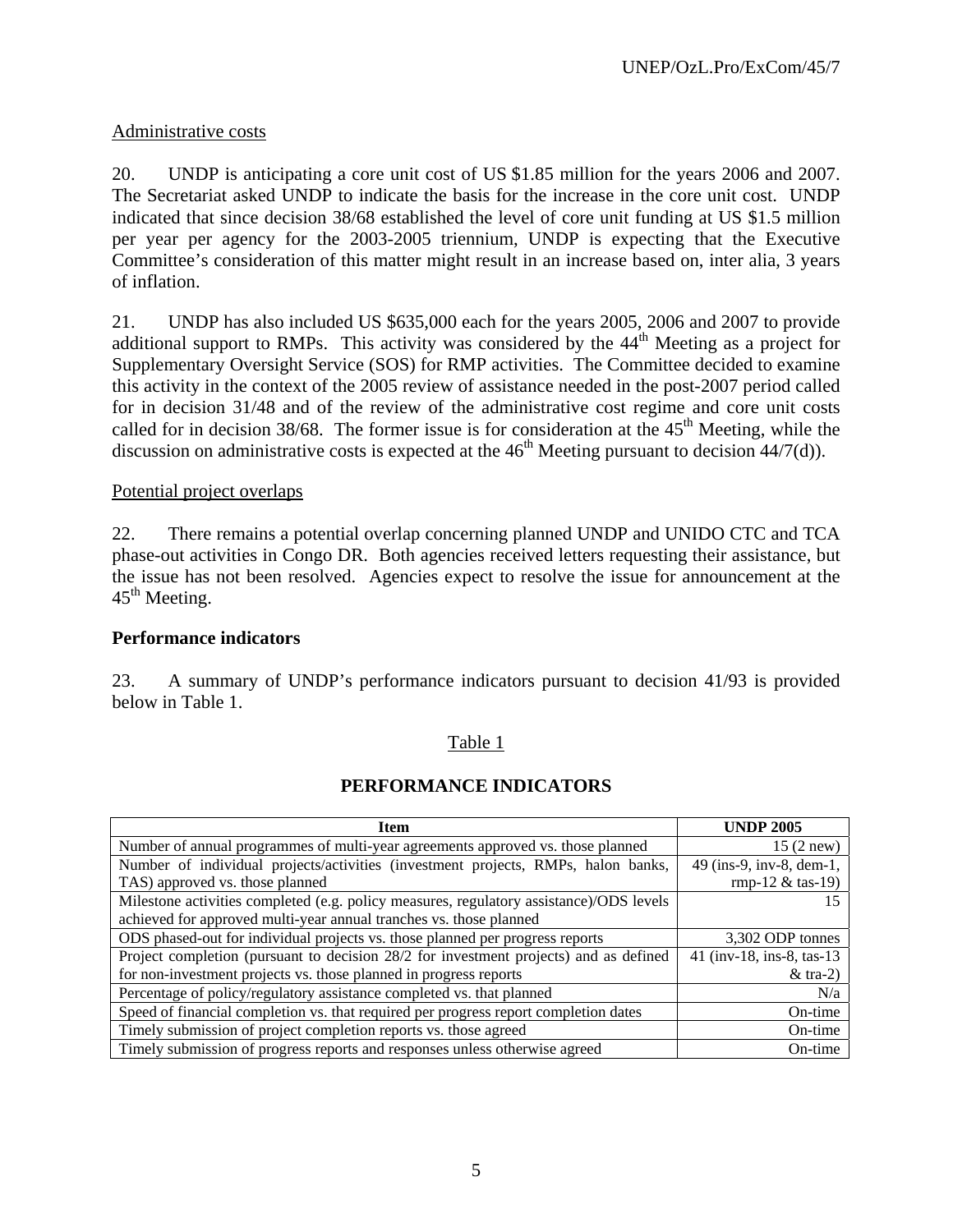## **RECOMMENDATIONS**

The Fund Secretariat recommends that the Executive Committee consider:

- 1. Endorsing the 2005-2007 business plan of UNDP, as contained in UNEP/OzL.Pro/ExCom/45/7, while noting that endorsement did not denote approval of the projects identified therein nor their funding levels with any modifications based on the consideration of the following activities:
	- (a) HCFC activities;
	- (b) Chiller demonstration projects and project preparation for chiller projects;
	- (c) ODS destruction projects;
	- (d) Additional support for RMP activities (Supplementary Oversight Service—SOS); and
	- (e) CTC and TCA activities in Congo DR.
- 2. Approving the performance indicators for UNDP set out in Table 1 of the Fund Secretariat's comments as contained in UNEP/OzL.Pro/ExCom/45/7.

-----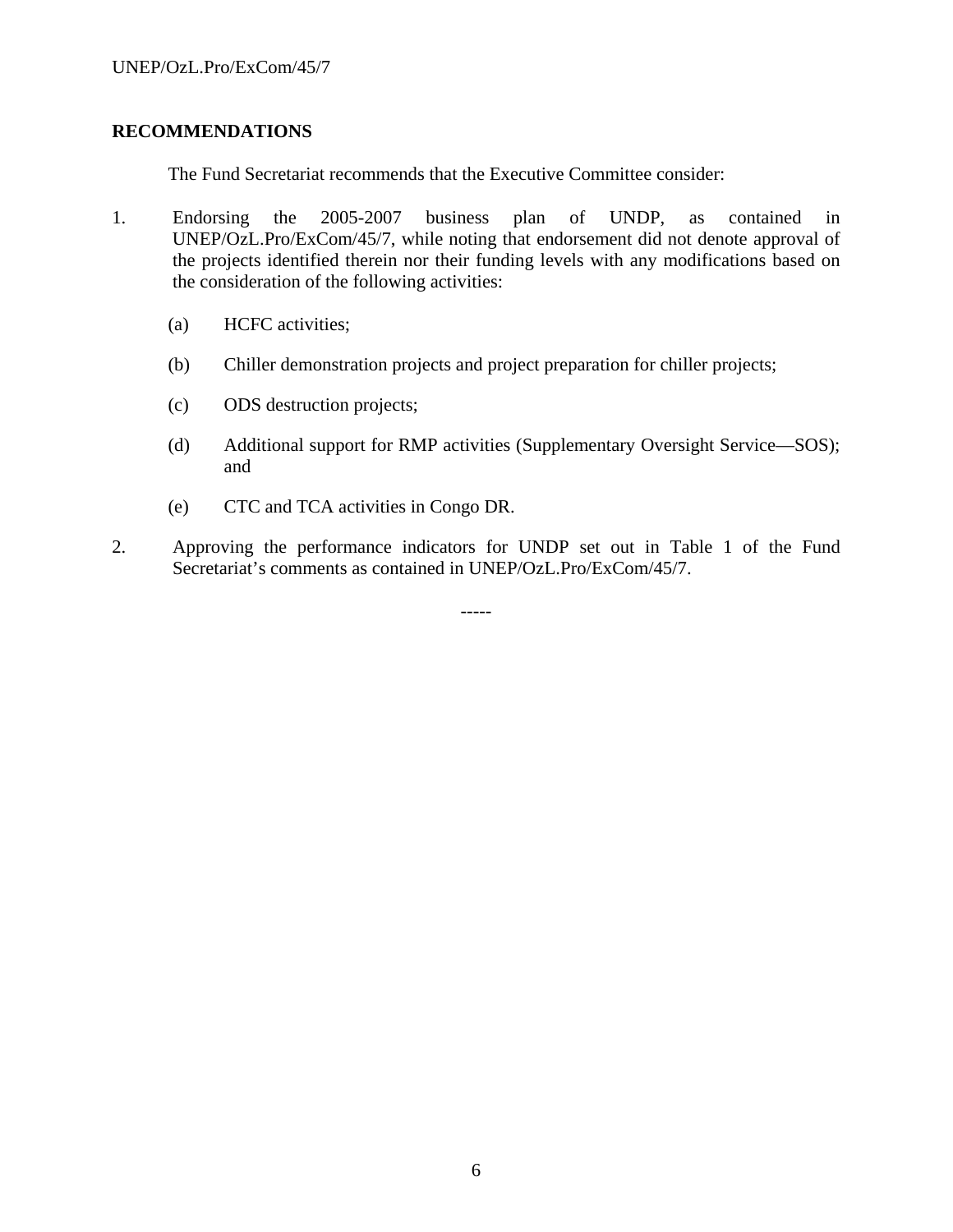# **45th Meeting of the Executive Committee of the Multilateral Fund for the Implementation of the Montreal Protocol (4 - 8 April 2005)**

# **UNDP 2005 BUSINESS PLAN NARRATIVE**

# **A. MULTILATERAL FUND TARGETS**

#### **1. Introduction**

Over the course of 2005, UNDP will prepare 2 national and sector phase-out plans, 12 activities addressing needs in the refrigeration servicing sub-sector, 28 individual projects, and 12 requests for extension of institutional strengthening projects. In addition, UNDP will continue to implement 23 approved multi-year agreements, will undertake 29 project preparation activities and will receive its yearly core unit funding. The total value of UNDP's 2005 Business Plan including support costs is US\$ 38.9 million.

#### **2. Resource allocation**

| <b>TYPE</b>                                             | 2005 Value<br>(US \$000) | 2006 Value<br>(US \$000) | 2007 Value<br>(US \$000) | <b>After 2007</b><br>(US \$000) |
|---------------------------------------------------------|--------------------------|--------------------------|--------------------------|---------------------------------|
|                                                         |                          |                          |                          |                                 |
| Planned / Individual Total (Excel Table, Category 3)    | 3,826.6                  | 635.2                    | 13,685.2                 | 11,500.0                        |
| Planned / Servicing Total (Excel Table, Category 5)     | 1,924.3                  | 4,199.3                  | 2,339.3                  | 2,578.1                         |
| Planned / Multi-Year Total (Excel Table, Category 4)    | 755.5                    | 648.0                    | 430.0                    | 488.6                           |
| Project Preparation (Excel Table, Category 6)           | 585.7                    | 0.0                      | $0.0\,$                  | 0.0                             |
| <b>Sub-Total Planned Activities</b>                     | 7,092.1                  | 5,482.5                  | 16,454.5                 | 14,566.7                        |
| Approved Multi-Year Agreement (Excel Table, Category 1) | 28,054.7                 | 11,289.1                 | 3,667.8                  | 4,578.2                         |
| Institutional Strengthening (Excel Table, Category 2)   | 2,249.5                  | 2,580.2                  | 2,156.2                  | 7,316.6                         |
| <b>Total</b>                                            | 30,304.2                 | 13,869.3                 | 5,824.0                  | 11,894.8                        |
| Core Unit Support Total                                 | 1,500.0                  | 1,850.0                  | 1,850.0                  | 5,850.0                         |
| <b>Grand Total</b>                                      | 38,896.3                 | 21,201.8                 | 24,128.5                 | 32,311.5                        |

TABLE 1 – UNDP 2005-2007 Resource Allocations \*

\* Differences in breakdown figures may be due to rounding.

\*\* The Excel Table refers to UNDP's business plan tables that are submitted along with this narrative.

## **3. Geographical distribution**

In 2005, UNDP will again cover all regions, with new activities in 49 countries (including on-going multi-year investment activities, non-investment activities and project preparation). Of the 49 countries, 11 are in Africa, 16 in Asia/Pacific, 19 in Latin America and the Caribbean, and 2 in the European/CIS region. There is also 1 global project.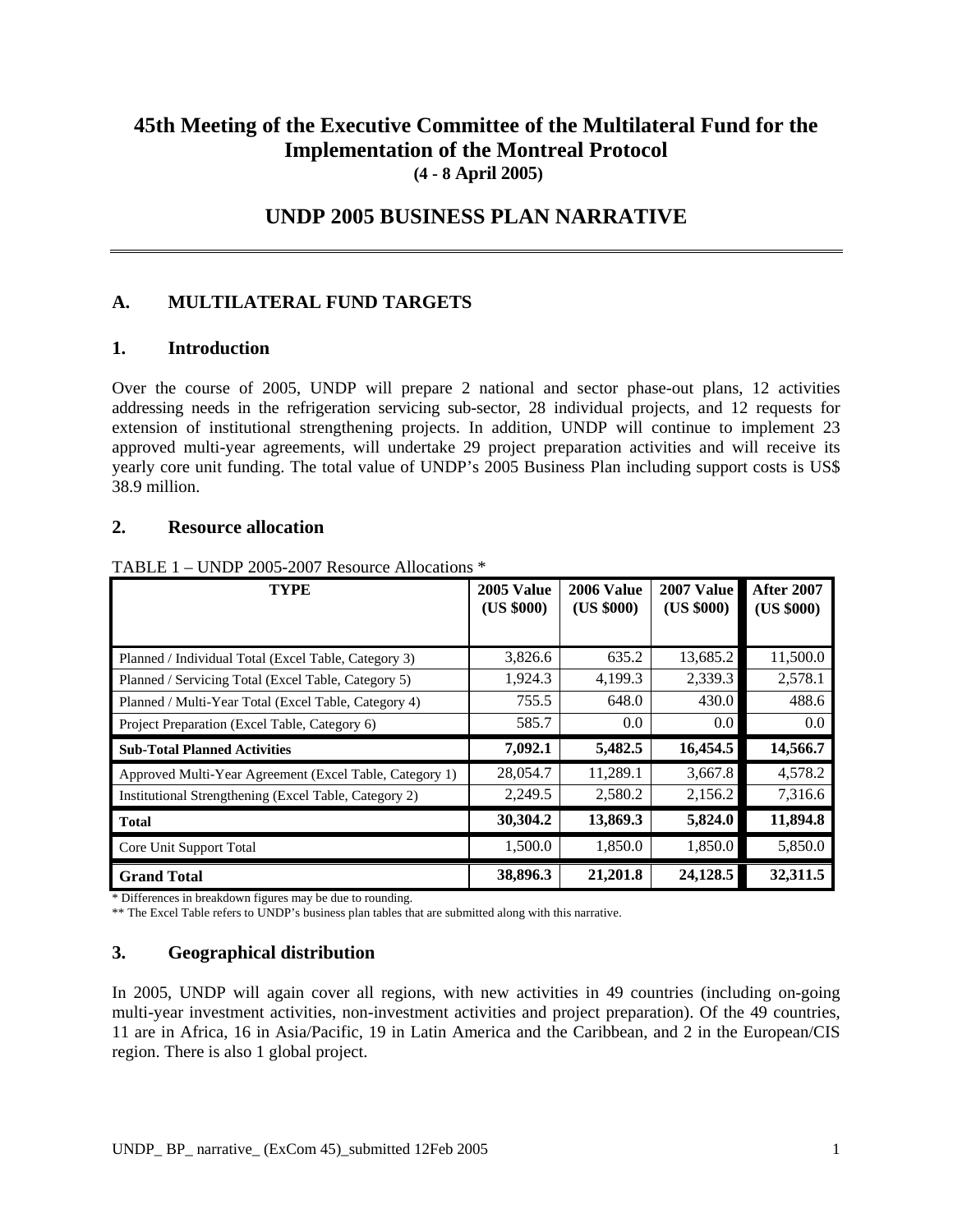## **4. Programme Expansion**

#### **a. Background**

UNDP's 2005-2007 Business Plan has been developed by drawing upon the analysis provided by the Multilateral Fund's strategic planning framework, through communication with countries that have expressed an interest in working with UNDP to address their compliance and other needs, as well as through negotiation and discussion with the MLF Secretariat and other Implementing Agencies during and post the Inter-Agency meeting held 2-3 February 2005 in Montreal.

Countries Contacted. In preparing the 2005 Business Plan, UNDP communicated with each of the countries that figure in the plan. Correspondence indicating an interest in working with UNDP was received from each of these countries. UNDP's 2005 Business Plan also includes a number of countries that had expressed a written interest (letters received in 2004) in working with UNDP and had figured in our 2004 Business Plan, but for whom no projects were submitted during that year or, for whom projects were considered but deferred until a later date.

Coordination with other bilateral and implementing agencies. As it has done in the past, during 2005 UNDP will continue to collaborate with both bilateral and other implementing agencies. Collaborative arrangements in programming will continue with the Government Canada, the Government of Japan and the Government of Germany, as well as with UNEP. The bulk of such partnerships will continue to focus on provision of assistance to LVCs.

# **b. ODP Impact on 3-year Phase-out Plan**

| <b>CHEMICAL</b>            | ODP in<br>2005* | ODP in<br>2006* | ODP in<br>2007* | <b>TOTAL</b><br>2005-07 |
|----------------------------|-----------------|-----------------|-----------------|-------------------------|
| CFC in non-LVC             | 3,934           | 1,443           | 867             | 6,244                   |
| CFC in LVC                 | 82              | 152             | 141             | 374                     |
| Methyl Bromide             | 143             | 112             |                 | 255                     |
| Halons                     | 19              |                 |                 | 19                      |
| <b>CTC</b>                 | 94              | 29              |                 | 123                     |
| TCA                        | 123             | 56              | 56              | 236                     |
| <b>HCFC</b>                |                 |                 | 453             | 453                     |
| <b>Grand Total (ODP T)</b> | 4,396           | 1,792           | 1,517           | 7,704                   |

TABLE 2 - Impact upon Project Approval (phase-out in ODP T)

\* Tonnage based on date of project approvals

In the table above, the ODP amount listed in a given year corresponds to the US\$ amount that is approved in that same year. This is even the case for the approved/multi-year category, where the overall costeffectiveness was applied to each individual tranche. If the ODP impact were calculated at the time of project completion rather than at the time of approval, the table would look as on the next page. The figures are not only different than above because of different timing, but also because they include ongoing individual projects that will be completed over the next few years. As these projects have been approved before 2005, the ODP of such projects are zero in the above table (ODP at date of approval), but will add a considerable amount in the table below (ODP at date of completion).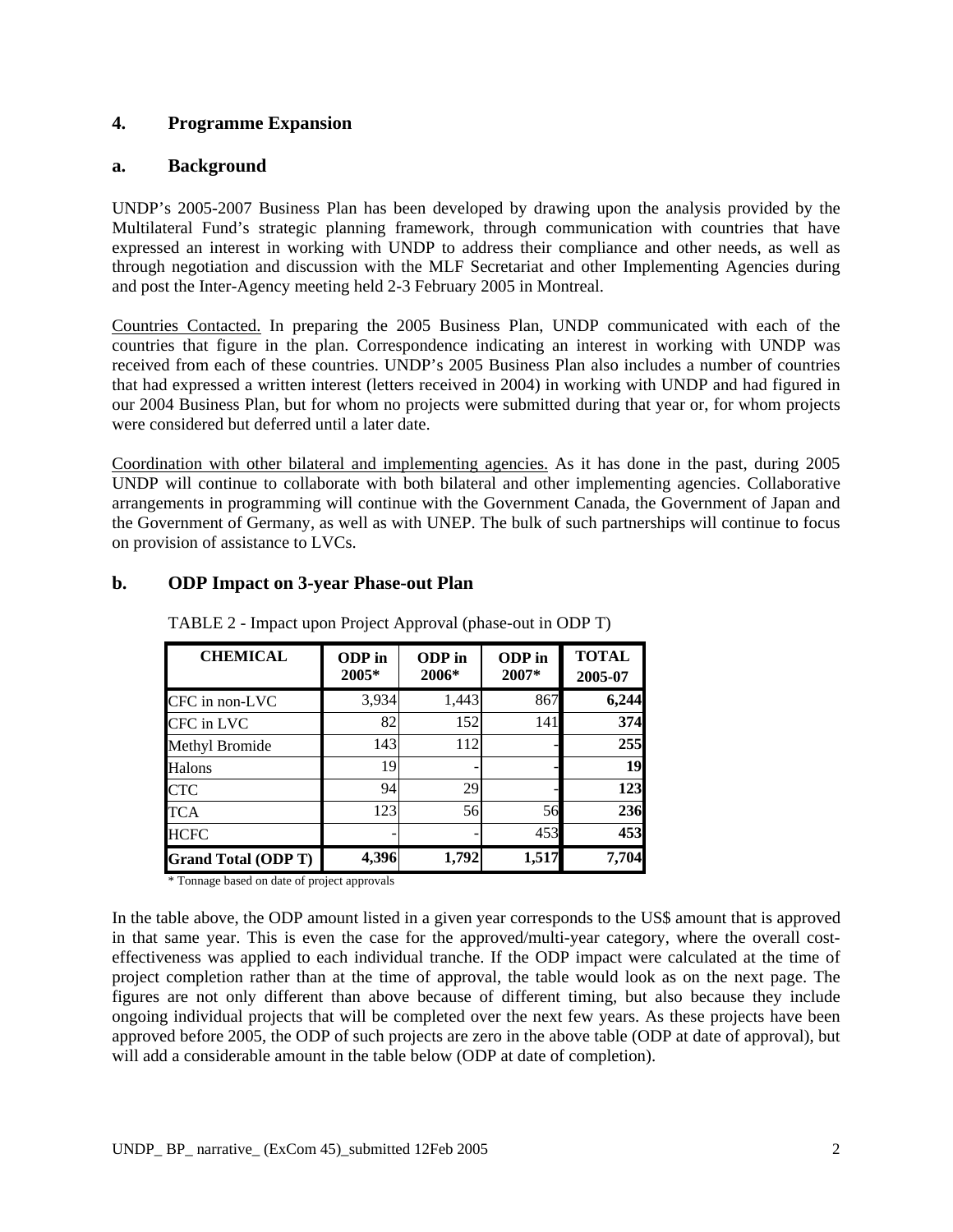| <b>CHEMICAL</b>            | ODP in<br>2005* | ODP in<br>2006* | ODP in<br>2007* | <b>SUBTOTAL</b><br><b>ODP</b><br>$(2005 - 2007)$ | <b>ODP</b> post-<br>2007* |
|----------------------------|-----------------|-----------------|-----------------|--------------------------------------------------|---------------------------|
| CFC in non-LVC             | 5,462           | 4,521           | 2,567           | 12,550                                           | 2,940                     |
| CFC in LVC                 | 230             | 191             | 143             | 564                                              | 432                       |
| Methyl Bromide             | 87              | 271             | 25              | 383                                              | 231                       |
| Halon                      | 1,050           |                 | 16              | 1,066                                            | 3                         |
| <b>CTC</b>                 |                 | 29              | 60              | 96                                               | 58                        |
| <b>TCA</b>                 | 78              | 85              | 95              | 258                                              | 254                       |
| <b>HCFC</b>                |                 |                 |                 |                                                  | 828                       |
| <b>Grand Total (ODP T)</b> | 6,913           | 5,097           | 2,906           | 14,917                                           | 4,746                     |

TABLE 3 – Impact upon project completion (phase-out in ODP T)

\* Tonnage based on date of project completion

#### **c. Project preparation**

A comprehensive overview of the project preparation funds to be requested at 45th meeting of the Executive Committee is contained in the Work Programme submitted by UNDP to this meeting.

The information below presents a comprehensive overview of the total project preparation funds to be requested by UNDP during 2005. There are 28 such requests amounting to a grand total of US \$585,710, including support costs:

a) Planned, Individual PRP new requests: Separate from the requests for preparatory funding in the refrigeration servicing sub-sector for 2005, UNDP has included 11 new planned individual activity requests for preparatory funding in 11 countries, amounting to US \$247,190 (including support costs);

b) Planned, Multi-Year PRP new request: 1 planned multi-year activity request for preparatory funding amounting to US \$24,180 (including support costs), is requested in 2005 for Zimbabwe (MeBr); and,

c) Planned, servicing sub-sector PRP new requests: A total of 16 requests with a value of US \$314,340 in PRP will be requested over 2005 for preparatory activities in the refrigeration servicing sub-sector. In regard to RMP Update/TPMP developments, requests for preparatory funding will be made over the course of 2005 when the necessary progress report on ongoing and completed RMP activities has been made available. Some of the resulting programmes resulting from these preparatory activities will be presented in 2006, and may depend on decisions that will be taken by the Executive Committee when it will re-open the discussion on decision 31/48.

## **d. Non-investment projects**

In 2005, UNDP will develop 20 individual non-investment projects with a total value of US \$2.785 million. Information including projected completion dates are provided in the following table.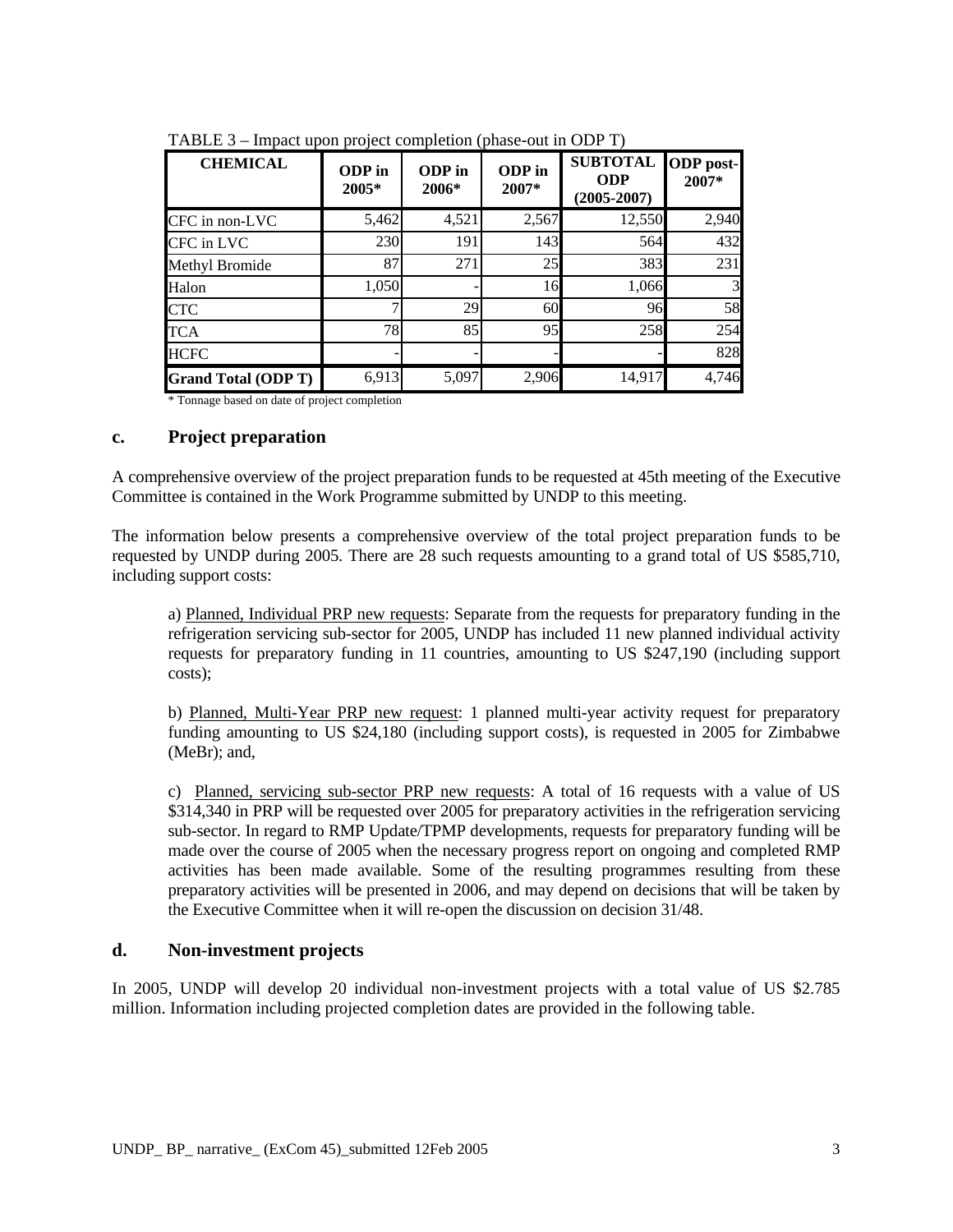| <b>COUNTRY</b> | Category   | <b>Type</b> | Chemical/<br><b>Substance</b> | <b>Sector and Sub-Sector</b>          | <b>Planned</b><br>Date of<br>Completion | <b>Value</b><br>(\$000) in<br>2005 |
|----------------|------------|-------------|-------------------------------|---------------------------------------|-----------------------------------------|------------------------------------|
| <b>Brazil</b>  | Non-LVC    | <b>DEM</b>  | <b>CFC</b>                    | <b>Chillers Demonstration Project</b> | $Dec-06$                                | 500.0                              |
| Congo DR       | Non-LVC    | <b>TAS</b>  | <b>CTC</b>                    | CTC Sectoral phaseout plan            | $Dec-07$                                | 80.0                               |
| Cuba           | Non-LVC    | <b>TAS</b>  | <b>CTC</b>                    | Solvent Sectoral Project              | $Dec-07$                                | 75.0                               |
| Global         | <b>LVC</b> | <b>TAS</b>  | <b>CFC</b>                    | Addln Support for RMP in LVCs         | $Dec-06$                                | $\overline{635.2}$                 |
| Kenya          | <b>LVC</b> | <b>TAS</b>  | <b>TCA</b>                    | Solvent Sectoral phaseout plan        | $Dec-07$                                | 100.0                              |
| Nicaragua      | <b>LVC</b> | <b>TAS</b>  | <b>CFC</b>                    | Aerosol Inhalant drug products        | $Dec-06$                                | 70.0                               |
| Uruguay        | <b>LVC</b> | <b>TAS</b>  | <b>CTC</b>                    | <b>Solvent Technical Assistance</b>   | $Dec-07$                                | 60.0                               |
| Zimbabwe       | Non-LVC    | <b>TAS</b>  | <b>CTC</b>                    | <b>Solvent Technical Assistance</b>   | $Dec-07$                                | 100.0                              |
| Argentina      | Non-LVC    | <b>TAS</b>  | <b>HCFC</b>                   | <b>HCFC Survey</b>                    | $Dec-06$                                | 75.0                               |
| <b>Brazil</b>  | Non-LVC    | <b>TAS</b>  | <b>HCFC</b>                   | <b>HCFC</b> Survey                    | $Dec-06$                                | 200.0                              |
| Colombia       | Non-LVC    | <b>TAS</b>  | <b>HCFC</b>                   | <b>HCFC</b> Survey                    | $Dec-06$                                | 75.0                               |
| India          | Non-LVC    | <b>TAS</b>  | <b>HCFC</b>                   | <b>HCFC</b> Survey                    | $Dec-06$                                | 200.0                              |
| Indonesia      | Non-LVC    | <b>TAS</b>  | <b>HCFC</b>                   | <b>HCFC</b> Survey                    | $Dec-06$                                | 125.0                              |
| Iran           | Non-LVC    | <b>TAS</b>  | <b>HCFC</b>                   | <b>HCFC Survey</b>                    | $Dec-06$                                | 75.0                               |
| Lebanon        | Non-LVC    | <b>TAS</b>  | <b>HCFC</b>                   | <b>HCFC</b> Survey                    | $Dec-06$                                | 50.0                               |
| Malaysia       | Non-LVC    | <b>TAS</b>  | <b>HCFC</b>                   | <b>HCFC</b> Survey                    | $Dec-06$                                | 100.0                              |
| Mexico         | Non-LVC    | <b>TAS</b>  | <b>HCFC</b>                   | <b>HCFC</b> Survey                    | $Dec-06$                                | 125.0                              |
| Sri Lanka      | Non-LVC    | <b>TAS</b>  | <b>HCFC</b>                   | <b>HCFC</b> Survey                    | $Dec-06$                                | 40.0                               |
| Syria          | Non-LVC    | <b>TAS</b>  | <b>HCFC</b>                   | <b>HCFC</b> Survey                    | $Dec-06$                                | 50.0                               |
| Venezuela      | Non-LVC    | <b>TAS</b>  | <b>HCFC</b>                   | <b>HCFC</b> Survey                    | $Dec-06$                                | 50.0                               |
| <b>TOTAL</b>   |            |             |                               |                                       |                                         | 2,785.2                            |

TABLE 4 – Individual Non-Investment projects

As can be seen from the above table, the 20 non-investment projects include:

- 5 solvents projects and 1 MDI project, most of which are carry-overs from last year.
- $\div$  1 request for additional support to implement RMP components in LVCs. This request was already submitted last year as "Supplementary Oversight Services" or SOS. Discussions will continue about this proposal in the context of discussions by the Executive Committee in 2005 when it will re-open the discussion on decision 31/48.
- $\cdot \cdot$  1 Demonstration Project in the chillers subsector for Brazil in response to decision 16/13 of the Meeting of the Parties, requesting the Executive Committee to considering funding demonstration projects in the chillers sector to help demonstrate the value of replacement of CFC-based chillers, as well as to increase awareness of users of the impending phase-out and options that may be available for dealing with their chillers.
- $\cdot$  12 requests from countries to carry out HCFC surveys. The survey will help countries to identify HCFCs applications and look into alternatives available. The HCFC survey will also facilitate national stakeholder consultations allowing a better understanding of the situation in the country related to HCFC supply and demand and identify potential barriers to adoption of alternative technologies so countries can make informed decisions. It is hoped that with the HCFC surveys, countries will be able to identify the various HCFC uses, obtain a breakdown of manufacturing and servicing uses, examine alternative technologies available, compare prices and hold stakeholders consultations. The surveys will also allow the Governments to look into the feasibility of starting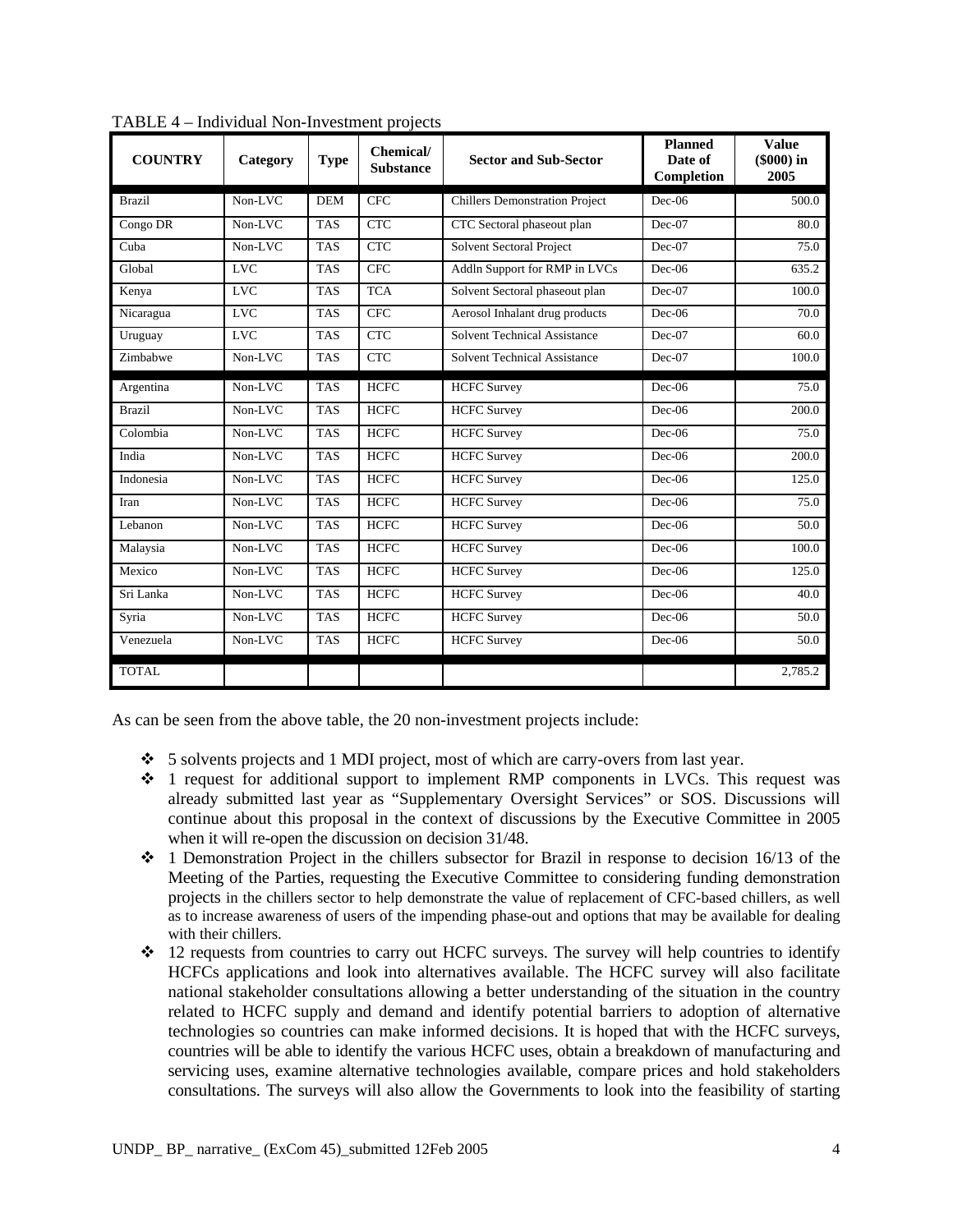the HCFC conversion sooner rather than later, and identify enterprises ready to move ahead with the conversion.

Note: While not in the 2005 business plan, UNDP has included programmes for Brazil and Mexico for future years which relate to the destruction of CFC. The proposals are to identify sites where collection of used CFCs can be performed in a cost-effective way (waste, reclaim centres, dumps or other industrial sites) and recommend ways on how these quantities can be destroyed.

In addition, UNDP will prepare 14 non-investment Institutional Strengthening projects in 2005, as indicated in the shaded area of the table below. The total value of IS renewal programming in 2005 is US \$2,240 million, with attendant overall ODP value of 161 ODP T.

| Country    | Category | <b>US \$000</b> | <b>ODP</b> |
|------------|----------|-----------------|------------|
| Iran (50%) | Non-LVC  | 93.30           | 7.17       |
| Costa Rica | LVC      | 151.05          |            |
| Cuba       | Non-LVC  | 160.25          | 12.00      |
| Pakistan   | Non-LVC  | 241.30          | 18.55      |
| Nigeria    | Non-LVC  | 279.50          | 22.00      |
| Indonesia  | Non-LVC  | 291.59          | 22.40      |
| Colombia   | Non-LVC  | 296.27          | 22.78      |
| Argentina  | Non-LVC  | 334.98          | 25.75      |
| India      | Non-LVC  | 401.22          | 30.85      |
|            |          | 2.249.46        | 161.50     |

TABLE 5 – Non-Investment Institutional Strengthening requests

*Note 2: ODP must only be considered for non-LVC's for which a cost-effectiveness of US\$ 12.1 /kg is applied.* 

# **5. MEASURES TO EXPEDITE IMPLEMENTATION OF APPROVED PROJECTS AND THOSE CRITICAL TO COMPLIANCE**

Table 6 below indicates the amount that will be phased out from approved, ongoing individual projects.

| TABLE 0 – Phase-out from Approved Ongoing Individual projects (ODP tonnes) |                      |                                                 |                                         |                            |                              |  |
|----------------------------------------------------------------------------|----------------------|-------------------------------------------------|-----------------------------------------|----------------------------|------------------------------|--|
| Category                                                                   | Ongoing<br>in $2005$ | Ongoing<br>Individual   Individual  <br>in 2006 | Ongoing<br><b>Individual</b><br>in 2007 | <b>SUBTOTAL</b><br>2005-07 | <b>ODP</b><br>post-<br>2007* |  |
| CFC in non-LVC countries                                                   | 230                  | 191                                             | 61                                      | 482                        | 58                           |  |
| CFC in LVC countries                                                       | 1,933                | 791                                             |                                         | 2,575                      | $\overline{0}$               |  |
| Methyl Bromide                                                             | 1,050                | 0                                               |                                         | 1,050                      | $\overline{0}$               |  |
| Halons                                                                     | 17                   | 76                                              |                                         | 102                        | 14                           |  |
| CTC                                                                        |                      |                                                 |                                         |                            | $\overline{0}$               |  |
| <b>TCA</b>                                                                 |                      |                                                 |                                         |                            | $\overline{0}$               |  |
| Non-Investment                                                             | 72                   | 3                                               | 64                                      | 139                        | $\overline{0}$               |  |
| <b>Grand Total</b>                                                         | 3,302                | 1061                                            | 134                                     | 4,497                      | 72                           |  |

| TABLE 6 - Phase-out from Approved Ongoing Individual projects (ODP tonnes) |  |
|----------------------------------------------------------------------------|--|
|----------------------------------------------------------------------------|--|

The total amount for 2004-2006 reported in the same table last year was 7,020 ODP tonnes. As such, the amount of tonnes to be phased out in individual ongoing projects went down with 2,523 ODP tonnes.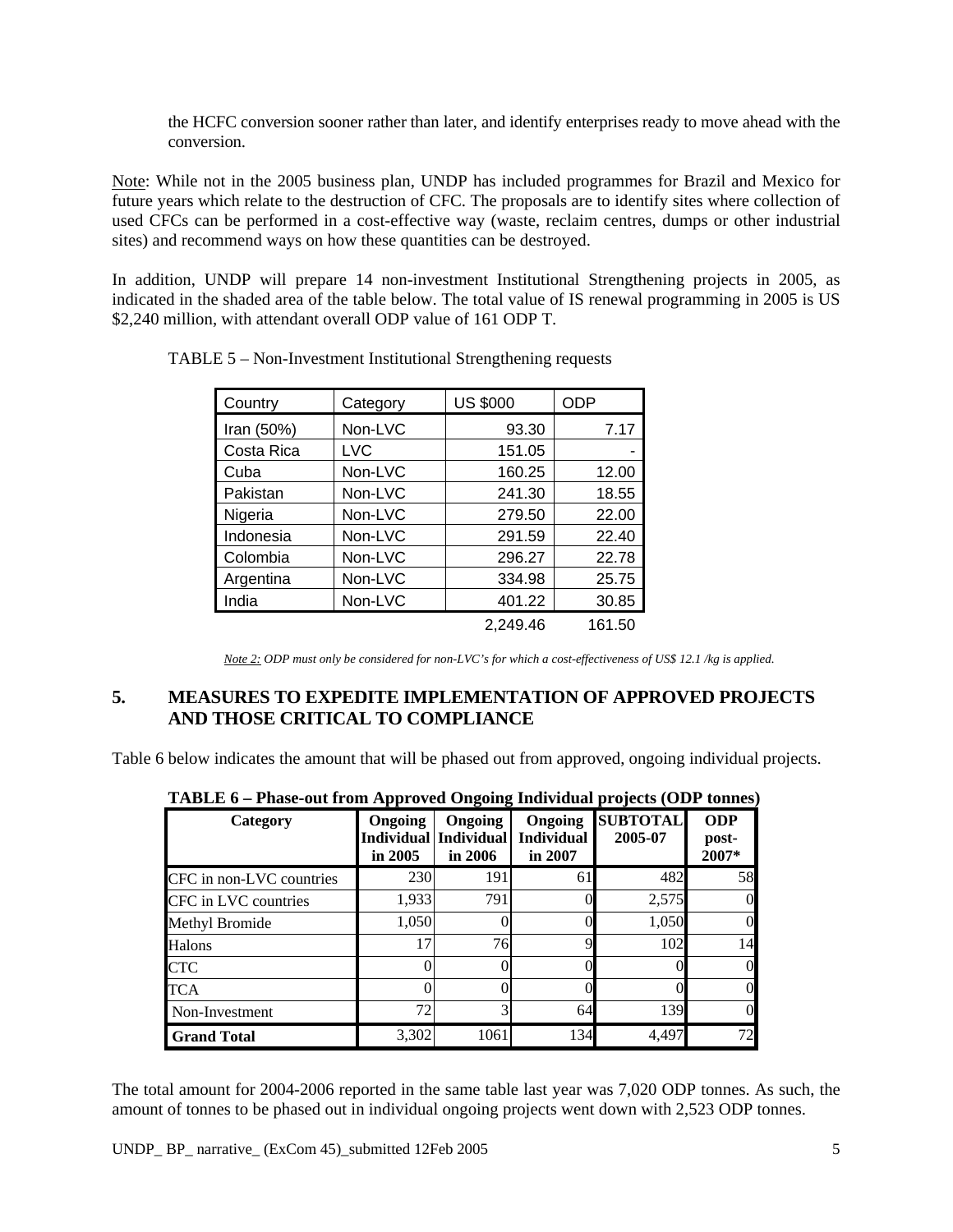In accordance with decisions 35/4, para 111(b) and 36/9, para 43(c), UNDP will continue to make efforts to expedite the implementation of approved projects and especially for those that are critical to compliance. UNDP's Montreal Protocol Unit (MPU) has adjusted the way it operates so as to better assist countries to comply with the MP control measures in accordance with the strategic direction provided by the Multilateral Fund during this triennium. The efforts will continue in 2005 as highlighted below:

#### **Strengthening the Network of UNDP staff and Experts in the Field**

- UNDP will continue to work with national consultants/ national associations/ partners at the country level so as to better address the needs of countries and speed up response time at the field level.
- Monitoring and evaluation of multi-year performance-based phase-out projects with agreements will continue to be conducted in close cooperation with national experts and government focal points. UNDP believes that enhanced field presence will allow for more direct supervision of activities that in turn, will encourage maintenance of momentum and quicker identification and resolution of any technical and/or policy-related issues that may surface.
- However, UNDP encounters difficulties for LVCs in which RMP components are being implemented as the level of support cost does not allow for a sufficient level of monitoring at the UNDP country office level and/or at the level of consultancy components to ensure smooth implementation. UNDP believes for those programmes field presence is critical to provide early warning related to compliance.
- UNDP intends to continue to expedite implementation by calling upon its vast network of Country Offices. Resident Representatives are in constant contact with senior government officials and the engagement of high-level UNDP officials, on-the-ground, can be extremely valuable and influential in heightening awareness on the impact of activities, resolving programming issues, and/or providing support in encouraging development and adoption of legislative and regulatory mechanisms. UNDP will be happy to facilitate through the Resident Coordinator system any assistance requested by other agencies as done in the case of UNEP and UNIDO's request last year in Albania.
- UNDP has shifted most of the daily management of its approved national and sectoral plans to implementation according to the National Execution (NEX) modality. This execution modality also serves to enhance the role of national experts and national institutions, thereby building national capacity.
- UNDP MP Unit will continue with 2 senior professional level staff members out posted in supervisory roles in Asia and in Africa. In 2005, UNDP envisages to have one additional limited duration supervisory position for Latin America, out posted at the UNDP Regional Center in Panama.
- Following the re-structuring of UNDP/BDP's Finance and Operations Unit in 2004, MPU has recruited a Finance Officer. This recruited staff member will ensure adequate management of financial reporting and follow-up on requirements related to the implementation of national and sectoral phase-out plans, and maintains close contacts with Secretariat and Treasurer.

#### **Management and Supervision of National/Sector Plans**

Performance Based National and Sector Plans have been approved for UNDP in the following countries and sectors:

| Nr | Countrv       | Chemical   | Sector                           |
|----|---------------|------------|----------------------------------|
|    | Argentina     | MeBr       | Fumigant Methyl bromide          |
| 2  | Bangladesh    | <b>CFC</b> | Phaseout plan CFC phase out plan |
| 3  | Bangladesh    | <b>CTC</b> | Phaseout plan CTC phase out plan |
| 4  | <b>Brazil</b> | <b>CFC</b> | Phaseout plan CFC phase out plan |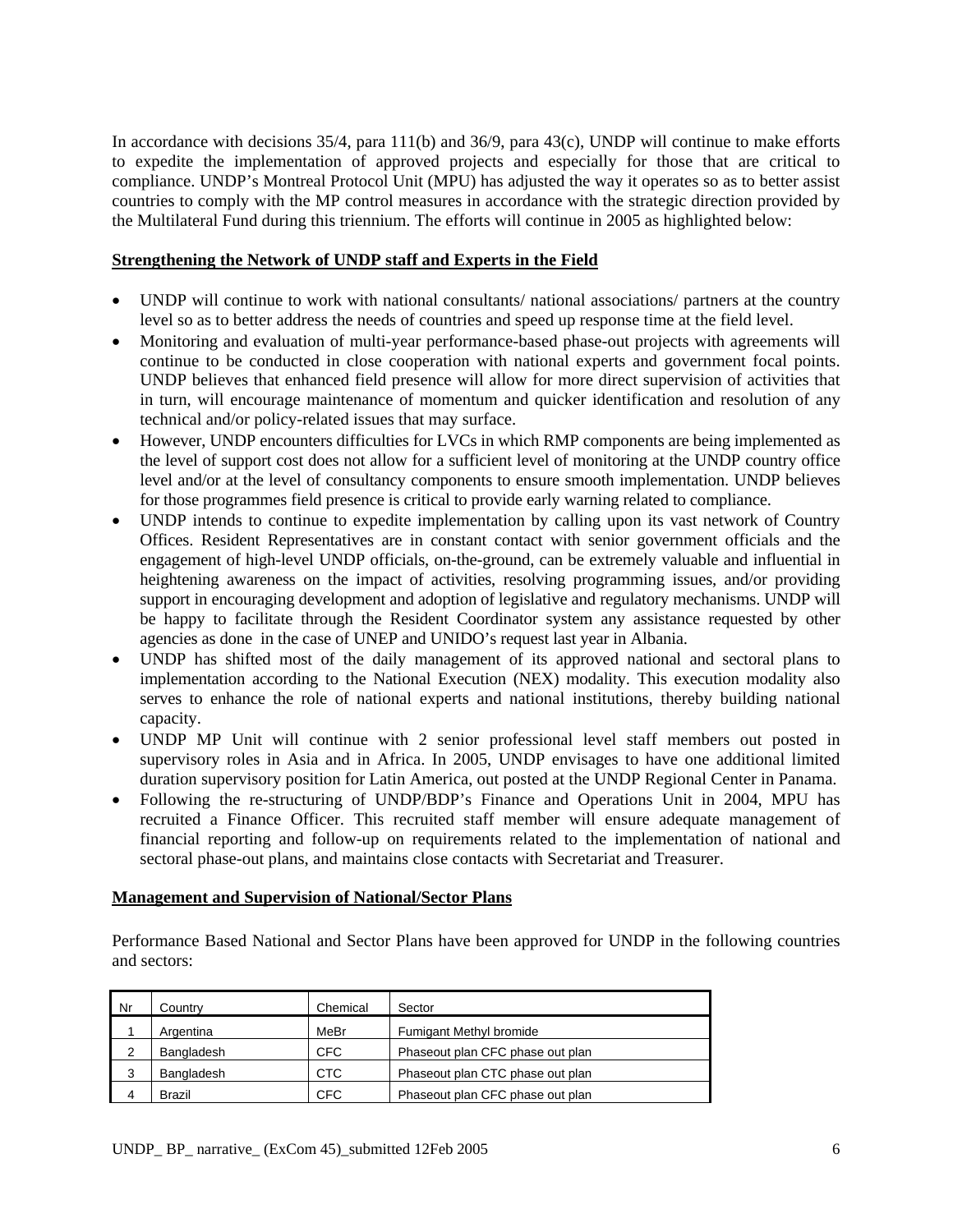| Nr             | Country           | Chemical   | Sector                                    |
|----------------|-------------------|------------|-------------------------------------------|
| 5              | China             | <b>CFC</b> | Solvent Sectoral phaseout plan            |
| 6              | China             | <b>CTC</b> | Solvent Sectoral phaseout plan            |
| $\overline{7}$ | China             | <b>TCA</b> | Solvent Sectoral phaseout plan            |
| 8              | Colombia          | <b>CFC</b> | CFC phase out plan                        |
| 9              | Colombia          | <b>HAL</b> | Halons phase out plan                     |
| 10             | Costa Rica        | MeBr       | Fumigant Methyl bromide                   |
| 11             | Cuba              | <b>CFC</b> | Refrigeration Phaseout Plan               |
| 12             | India             | <b>CFC</b> | Foam Multiple-subsectors                  |
| 13             | India             | <b>CFC</b> | Refrigeration Domestic/commercial         |
| 14             | India             | <b>CFC</b> | <b>Refrigeration Servicing</b>            |
| 15             | Indonesia         | <b>CFC</b> | Refrigeration Domestic/commercial         |
| 16             | Indonesia         | <b>CFC</b> | Refrigeration Refrigerant management plan |
| 17             | Kenya             | MeBr       | Fumigant Methyl bromide                   |
| 18             | Lebanon           | <b>CFC</b> | Phaseout plan CFC phase out plan          |
| 19             | Lebanon           | MeBr       | Fumigant Methyl bromide                   |
| 20             | Malawi            | MeBr       | Fumigant Methyl bromide                   |
| 21             | Nigeria           | <b>CFC</b> | Phaseout plan CFC phase out plan          |
| 22             | Panama            | <b>CFC</b> | Phaseout plan CFC phase out plan          |
| 23             | Trinidad & Tobago | <b>CFC</b> | Phaseout plan CFC phase out plan          |

- UNDP will continue to assist the countries in which it is implementing national and sectoral phaseout plans to establish and maintain the infrastructure for the National Implementation and Monitoring/ Management Units approved under the national/sector Plans. Government staff, as well as UNDP staff, will work closely and will operate under MLF and UNDP guidelines related to procurement of goods, data verification requirements, proper financial management and auditing, as well as required reporting on the progress of the Plans.
- The financial databases set-up by the Monitoring and Implementation Units are being, and will be, developed in order to ensure compatibility with UNDP's project management system so as to facilitate handling and retrieval of technical and financial information and ensure accuracy of reporting.
- National ODS legislative and regulatory frameworks are assessed and, if deemed inadequate to support and sustain the target reductions contained in a performance-base agreement, are presented to the relevant Government authorities with suggested revisions. Monitoring of CFC imports and distribution will continue to be strengthened as a mechanism to prevent enterprises (who have converted) from making future purchases of CFCs. UNDP will also continue to assist countries put in place, or strengthen, verification mechanisms, both from a top-down approach - ensuring that appropriate licensing systems are in place, as well as a bottom-up approach – supporting enhancement of government registries that detail purchasers of CFCs, as well as enterprises that have been assisted by the Fund.
- As far as meeting agreed targets, UNDP and Government staff will continue to work in partnership to establish the mechanisms for preparation of projects to be funded under the Plans (in accordance with MLF guidelines, independent technical reviews etc.), as well as to monitor their implementation (procurement of equipment/materials, list of equipment to be destroyed, technology selection regulations, etc.). Reports on progress, key to measuring success of implementation and phase-out, as well as identifying challenges, are the result of a collaborative effort between National Management teams and UNDP.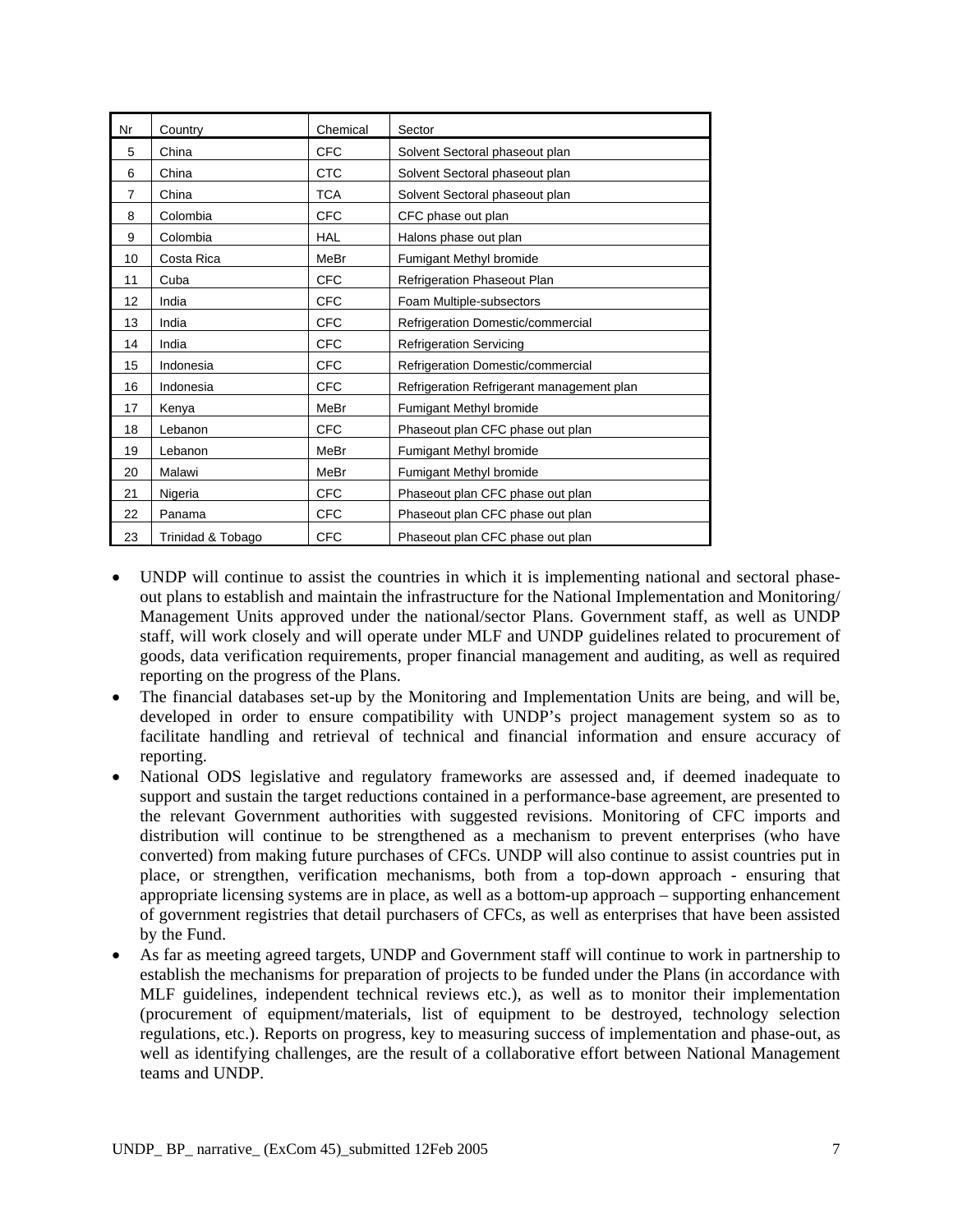UNDP believes that the aforementioned measures will be key in assisting countries to expedite implementation, as well as allow for a more comprehensive assessment of additional needs at the countrylevel, thereby more effectively supporting the compliance-driven model. Specific ODP related information on on-going UNDP projects, on a country-by-country basis, has been provided as part of the BP tables. The measures above are intended to be extended to all programming, on-going and planned, so as to maintain momentum, accelerate implementation where required, improve supervision, as well as financial accountability, at the field level.

#### **UNDP efforts in countries addressed by the Implementation Committee and by the MOP**

UNDP is working to assist a number of countries address their compliance commitments, following issues raised by the Implementation Committee in 2003. These include countries where UNDP manages the Institutional Strengthening programmes, as well as countries where UNDP is playing a significant role in a particular sector. In addition to the measures mentioned above, the following efforts are being put in place:

- **Belize** Was found to be in non-compliance with CFC in the past. The 33rd meeting of the Implementation Committee noted with appreciation that Belize had met its benchmarks for 2003. In addition, the Executive Committee has approved the RMP-Update at its 44th meeting for Belize.
- **Bolivia** Country has reported back in compliance with CFC control measures. During 2005 UNDP will continue implementation of the Terminal Umbrella Project in Commercial Refrigeration approved in 2004.
- **Bangladesh**  With a consumption of 0.892 ODP tonnes in 2003, Bangladesh appeared to be in potential non-compliance with the control measures for Methyl Chloroform. UNDP is currently implementing a National Phase Out Plan in Bangladesh that includes activities to assist the country phase out Methyl Chloroform. UNDP will assist the country to prepare explanation to the Implementation Committee on the excess of consumption on this substance.
- **Cameroon**. With UNDP's assistance through its regional Africa Halon Project, the country has completed a survey on its installed capacity and has put in place a recycling strategy. In 2005, the country will complete a service contract with the recently commissioned halon bank, and control mechanisms will be initiated.
- **Congo MBR** PR Congo is participating in the UNDP-managed Regional Africa MB project that aims to provide assistance to low-volume African consumers of MB. PR Congo is one of 5 countries that must achieve a 20% phase-out by 2005 under the terms of the project. The project is under implementation. A comprehensive national sectoral survey has been completed in PR Congo and MB uses have been identified. A two-track implementation approach – technical assistance and regulatory support – has been adopted. A technical mission was organized in October 2004, and a subsequent regulatory mission, undertaken by a regional pesticides regulatory expert, will be undertaken in early 2005. As a result of project activities, PR Congo is working to meet its 20% reduction target and thereby achieve its 2005 compliance objective.
- **Chile** UNDP manages an ongoing project that targets elimination of MeBr in the tree nursery and tree replant sectors. The country nevertheless has experienced a non-compliance problem as a result of an inability to put in place a comprehensive regulatory framework for consumption in the sector. As a result of Decision 43/13, the Government has been working in collaboration with the World Bank, who is proposing as part of its 2005 BP a project to address all remaining uses of MB that will complement UNDP's project, and UNDP to finalise a strategic workplan to demonstrate how it proposes to return to compliance. During 2005, UNDP will continue working with the Government and the World Bank to encourage the adoption of a harmonized comprehensive regulatory framework necessary to ensure a sustainable elimination of MeBr. With regards to the non-compliance on Annex B, Group I and Annex B. Group III, UNDP is assisting Chile to implement a solvent sector phase out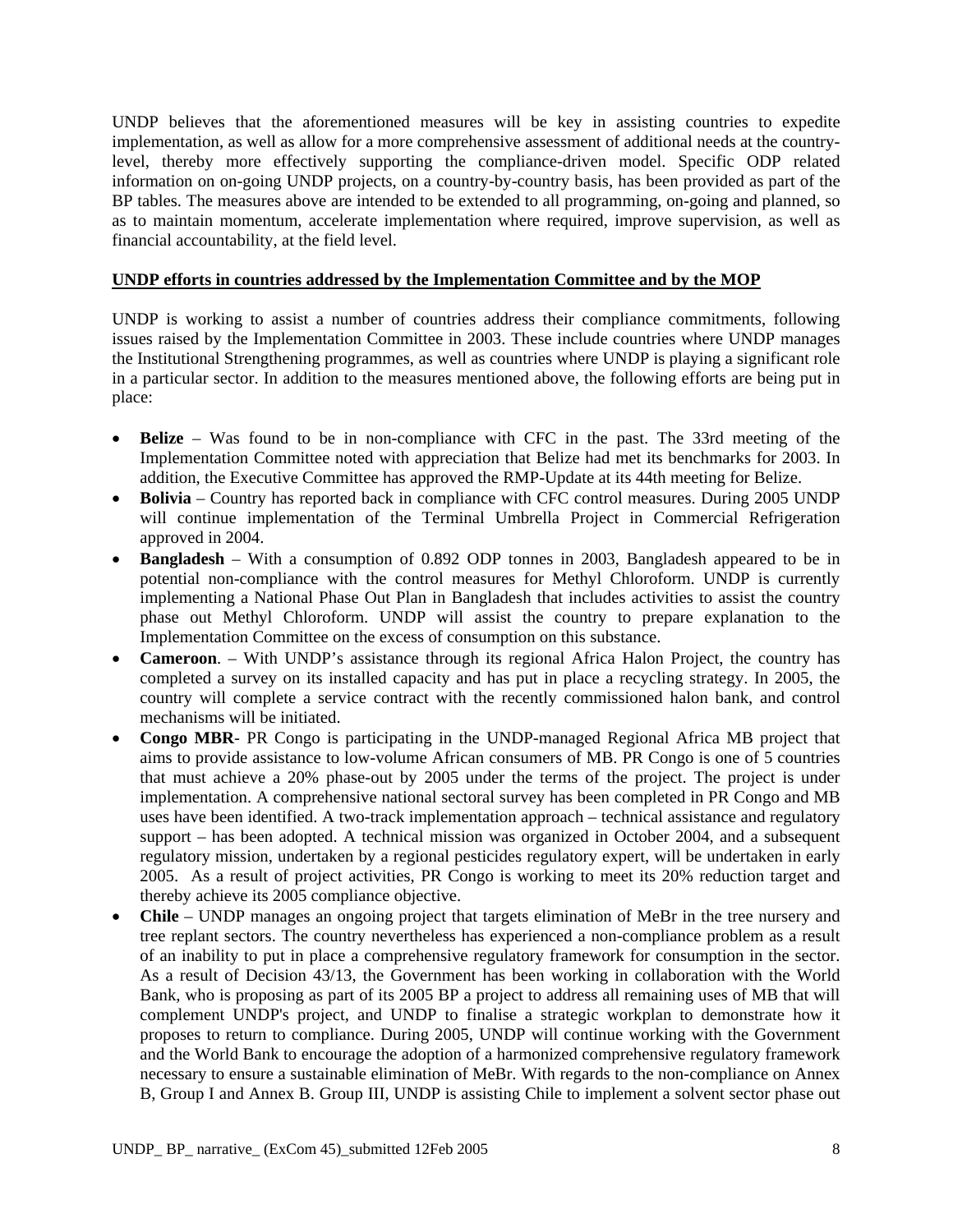plan. While the project started slowly in 2004, a workplan has been agreed and the technical assistance required is going to be provided during 2005.

- **Cape Verde** Cape Verde faces non-compliance with regard to base year and baseline data reporting. UNDP in partnership with UNEP worked in the in the preparation of the CP/RMP, which was approved at the  $45<sup>th</sup>$  Executive Committee Meeting. UNDP will implement the investment components of the CP/RMP to help the country achieve compliance.
- **Guinea Bissau** Guinea Bissau faces non-compliance with regard to base year and baseline data reporting. UNDP is working in partnership with UNEP in the implementation of the CP/RMP. UNDP will implement the investment components of the CP/RMP.
- **India** India faces non-compliance with regard to base year and baseline data reporting in the MeBr sector. India has just ratified the Copenhagen Amendment and a data survey is underway. As soon as the MeBr consumption data is known, it will be communicated to the Ozone Secretariat. In this sector, the country is receiving assistance from UNIDO.
- **Lebanon MBR** Further to submission of a request for change is baseline data to the Ozone Secretariat by the Government of Lebanon in April 2001, acknowledged by the Ozone Secretariat, the Government did not note the requirement to complement the request with submission of revised A7 data reporting forms for the years in question (1995 – 2000. Since approval of two terminal phase-out investment projects in the MB sector in July 2001, the Government has been working to eliminate its MB consumption against the reduction schedule contained in the Agreed Conditions that governs the projects, a reduction schedule that was based on the revised baseline data that the Government believed had been accepted by the Ozone Secretariat in 2001. Upon reviewing Lebanon's submission of 2002 A7 data, the Ozone Secretariat noted that the country was in potential non-compliance, given that the 2001 request for change in baseline data had not been officially recorded in the Ozone Secretariat's database and advised Lebanon that, in accordance with Decision XV/19, 'Methodology for submission of requests for revision of baseline data', an updated request for change in baseline data had to be submitted to the Implementation Committee. In 2004, UNDP worked with the Government of Lebanon, with support provided by UNEP's CAP programme, to prepare the Government's submission to the Implementation Committee. The Government of Lebanon presented its case to the  $32<sup>nd</sup>$  Meeting of the Implementation Committee and was asked to return to the  $33<sup>rd</sup>$ meeting with additional survey data that had been compiled during preparation of the investment projects. Upon submission of this additional information, the Government's request for change in MB baseline data was accepted by the 33<sup>rd</sup> Meeting of the Implementation Committee.
- **Maldives**  Was found to be in non-compliance with CFC in the past. The 33rd meeting of the Implementation Committee noted with appreciation that Maldives had met its benchmarks for 2003. In addition, the RMP activities are presently ongoing.
- **Malaysia** In finalizing an ongoing MB demonstration project and securing approval for implementation of a terminal project for all remaining uses in the same sector (approved ExCom 41), UNDP was able to work with the Government of Malaysia to analyse and correctly interpret the MB data that the country had been reporting. It was discovered that recent reporting included QPS uses, as these can be confusing to separate for non-QPS use. UNDP continues to assist Malaysia in clarifying and reporting the reasons for this data discrepancy, as called for by Decision 41/16.
- **Mozambique**  At the time of approval of UNDP's regional Africa project Mozambique's Methyl Bromide consumption was negligible. Recently however, consumption has resumed following stabilization post the severe floods, specifically in the tobacco production sector. In order to assist Mozambique, UNDP is providing policy and consumption survey assistance through its regional Africa MB project and, through liaison with a large-scale MeBr elimination project in Malawi, will sponsor a study tour for Mozambique to tobacco growers in Malawi that have phased-out consumption.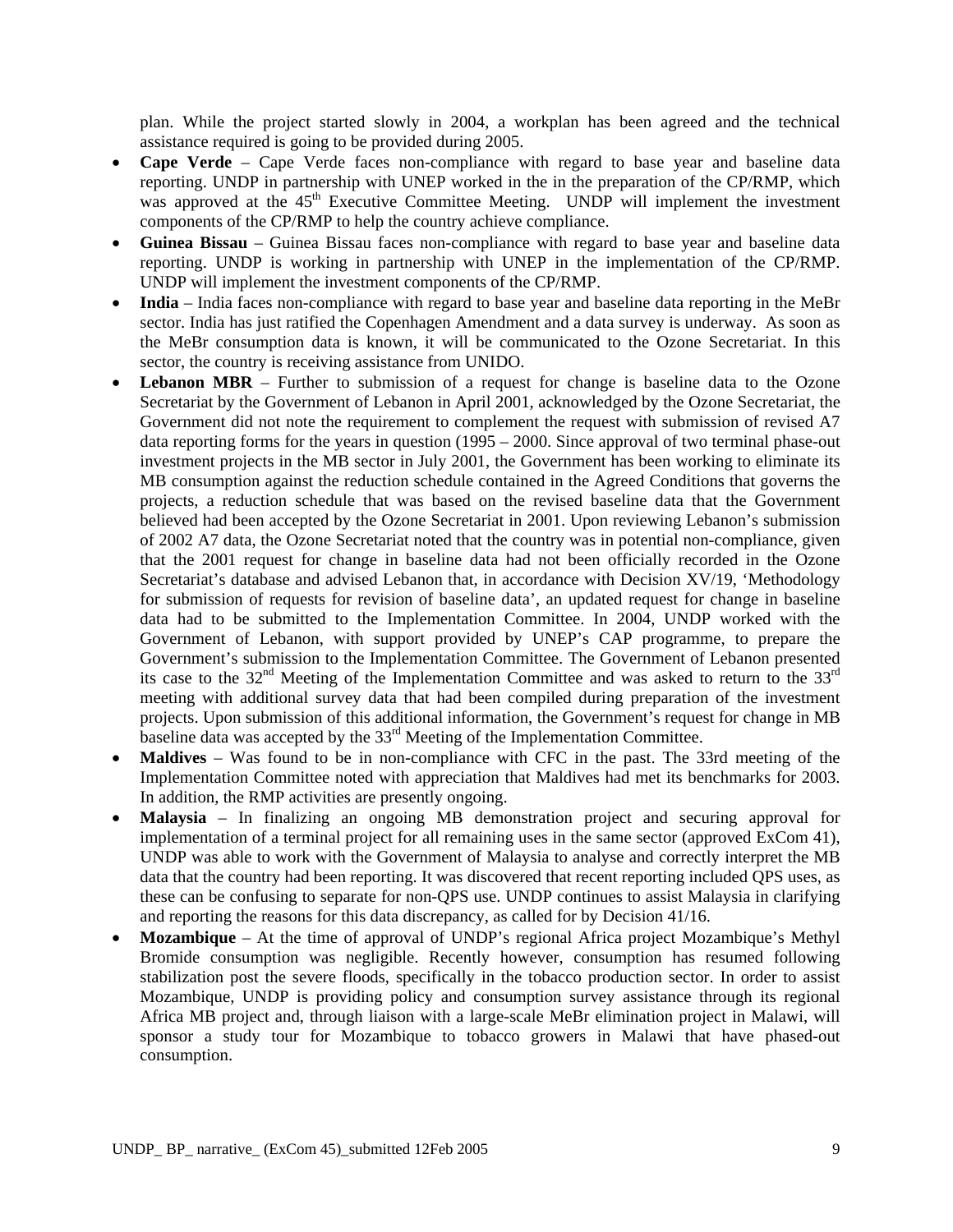- **Nepal** At the 44<sup>th</sup> Executive Committee Meeting a UNEP/UNDP joint RMP update was approved to Nepal to comply with control measures on CFC until 2007. Implementation of this project will start in 2005.
- **Nigeria** UNDP notes the discrepancy in consumption data in the halon sector however, GTZ, who is working with the country in this sector, will no doubt be able to help the country come back into compliance.

In addition, gaps exist in data reporting for the following: Annex A (1986), Annex B (1989) and Annex C (1989). UNDP will assist the country in addressing these discrepancies and in reporting them to the Ozone Secretariat.

- **Pakistan** UNDP notes the discrepancy in consumption data in the halon sector and will endeavour, through its management of the IS project, to lend support to UNIDO, the agency working with the country in this sector.
- **Saint Vincent and the Grenadines CFC** UNDP included in its Business Plan 2005 assistance to Saint Vincent and the Grenadines to implement the investment components of its Refrigerant Management Plan. These components will be part of the RMP update being prepared by UNEP (lead agency for this project).
- **Sao Tome** Sao Tome faces non-compliance with regards to base year and baseline data reporting. UNDP worked in partnership with UNEP in the preparation of the CP/RMP, which was approved at the 44<sup>th</sup> Executive Committee Meeting. In 2005 UNDP will start implementation of the investment components of the CP/RMP in order to assist the country achieve compliance with the Montreal Protocol control measures.

#### **UNDP efforts to support verification of Article 7 data (Decision 41/16)**

As mandated by Decision 41/16, prior to submission of projects contained in the 2005 Business Plan, UNDP will work with the National Ozone Units in partner countries to verify the consistency of Article 7, country programme implementation and project phase-out data presented. Ensuring accuracy of data at the outset will facilitate verification of phase-out achievements in the long-term.

#### **UNDP efforts to sustain implementation of RMPs in countries where UNDP has received funds for implementation of RMPs and/or its components**

UNDP has implemented, and continues to implement, many activities in the refrigeration servicing sector. These include: early MLF domestic and MAC sector recovery and recycling projects, full RMPs approved prior to Decision 31/48, recovery and recycling RMP components, both pre and post-Decision 31/48 and more recently, end-user incentive programmes. UNDP has collaborated actively with UNEP during RMP implementation, with UNEP managing non-investment components of UNDP-led RMPs, and UNDP managing investment components of UNEP-led RMPs.

Over the course of 2005 UNDP and UNEP will again collaborate in the formulation and/or revision and update of new refrigeration servicing activities as part of RMPs in a number of countries where consumption resides primarily in this sector. These include: Bahrain, Bhutan, Congo DR, Dominica, Fiji, Grenada, Guinea-Conakry, Mali, Nicaragua, St Kitts & Nevis, St Vincent & Grenadines, Turkmenistan. In line with the objectives of the strategic planning framework, efforts will focus on allowing countries to meet the 2005 50% reduction target and lay the groundwork required for achievement of the 85% reduction called for in 2007. In order to reinforce sustainability of efforts, UNDP plans, in cooperation with UNEP, to:

• address, during RMP revisions, additional conversion needs (both investment and noninvestment) and identify barriers to sustain RMP activities specific to each country/region; and,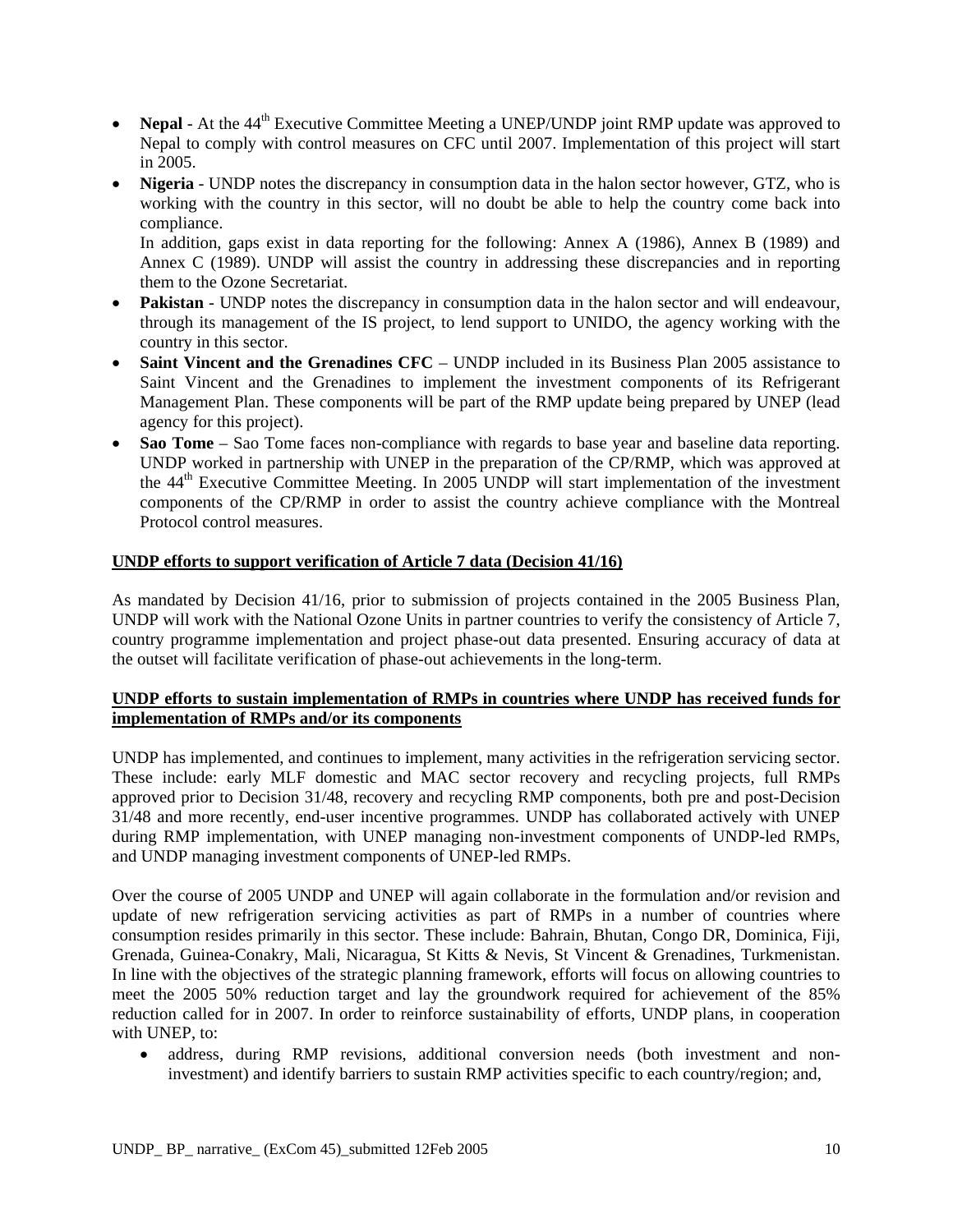• enhance harmonization of policy and technology transfer activities by inviting UNEP/CAP regional staff to participate in UNDP missions to ensure legislation/ licensing systems in place, as well as to assess their effectiveness. Such an enhanced collaborative approach will allow for the provision of precise and targeted guidance required to sustain and/or accelerate implementation.

#### **UNDP efforts to related to Licensing Systems**

Most of the countries in non-compliance with the licensing system requirement have their institutional strengthening project implemented by UNEP, for example, Bhutan, Cape Verde, Djibouti, Guinea Bissau, Haiti, and Sierra Leone. While the assistance in this regard would therefore come from UNEP – also through their CAP funding – UNDP may occasionally also provide complementary guidance/assistance through the implementation of its RMP components that are being implemented in these countries. As for Kenya and Iran where UNDP does have the institutional strengthening project, special efforts will be made to assist the Government in the area of licensing systems.

#### **6. PERFORMANCE INDICATORS**

#### **UNDP 2005 Investment Project Performance Indicator Targets**:

Decision 41/93 of the Executive Committee approved the following indicators to allow for the evaluation of performance of implementing agencies, with the weightings indicated in the table below. UNDP has added a column containing the "2005 targets" for those indicators. Some of these targets can be extracted from UNDP's 2005 business plan to be approved at the  $45<sup>th</sup>$  ExCom meeting in April 2005.

| Category of              | <b>Item</b>                                                                                                                                                      | Weight | UNDP's             | <b>Rermark</b>                                                                                          |
|--------------------------|------------------------------------------------------------------------------------------------------------------------------------------------------------------|--------|--------------------|---------------------------------------------------------------------------------------------------------|
| performance<br>indicator |                                                                                                                                                                  |        | target for<br>2005 |                                                                                                         |
| Approval                 | Number of annual programmes of multi-year agreements approved<br>vs. those planned.                                                                              | 20     | 15                 | (See Table 7, page $7 \rightarrow 13$<br>reports plus 2 planned MYA)                                    |
| Approval                 | Number of individual projects/activities (DEM, INV, RMPs, TAS,<br>TRA) approved vs. those planned                                                                | 20     | 49                 | (See Appendix I, table 1 plus)<br>$9$ INS)                                                              |
| Implementation           | Milestone activities completed (e.g. policy measures, regulatory<br>assistance)/ODS levels achieved for approved multi-year annual<br>tranches vs. those planned | 20     | 15                 | (See Table 7, page $7 \rightarrow 13$<br>reports plus 2 new ones<br>assuming one milestone per<br>plan) |
| Implementation*          | ODP phased-out for individual projects vs. those planned per progress<br>reports                                                                                 | 5      | 3,302              | (See Appendix I, table 2)                                                                               |
| Implementation*          | Project completion (pursuant to Decision 28/2 for investment)<br>projects) and as defined for non-investment projects vs. those planned<br>in progress reports   | 5      | 41                 | (See Appendix I, table 3, but<br>revised as per MLFS)                                                   |
| Implementation           | Percentage of policy/regulatory assistance completed vs. that planned                                                                                            | 10     | $N/A***$           |                                                                                                         |
| Administrative           | Speed of financial completion vs. that required per progress report<br>completion dates                                                                          | 10     | On time            | (See Appendix I, table 4)                                                                               |
| Administrative*          | Timely submission of project completion reports vs. those agreed                                                                                                 | 5      | On time            |                                                                                                         |
| Administrative*          | Timely submission of progress reports and responses unless otherwise<br>agreed                                                                                   | 5      | On time            |                                                                                                         |

\* *Existing performance indicator* 

\*\* *Tbd = to be determined* 

\*\*\* Not applicable since there are no specific policy projects.

N.B. APPENDIX I contains four tables that show how the calculations in the table above were made.

N.B. Some of the 2005 target indicators may change when the 2004 progress report will be issued in May 2005.

N.B. Some of the 2005 target indicators may depend on policy discussions that will be held at the 45<sup>th</sup> meeting of the Executive Committee which may result in some of the proposed activities to be withdrawn. In such cases, UNDP will ask at the meeting to be allowed to change the relevant indicator(s) as well.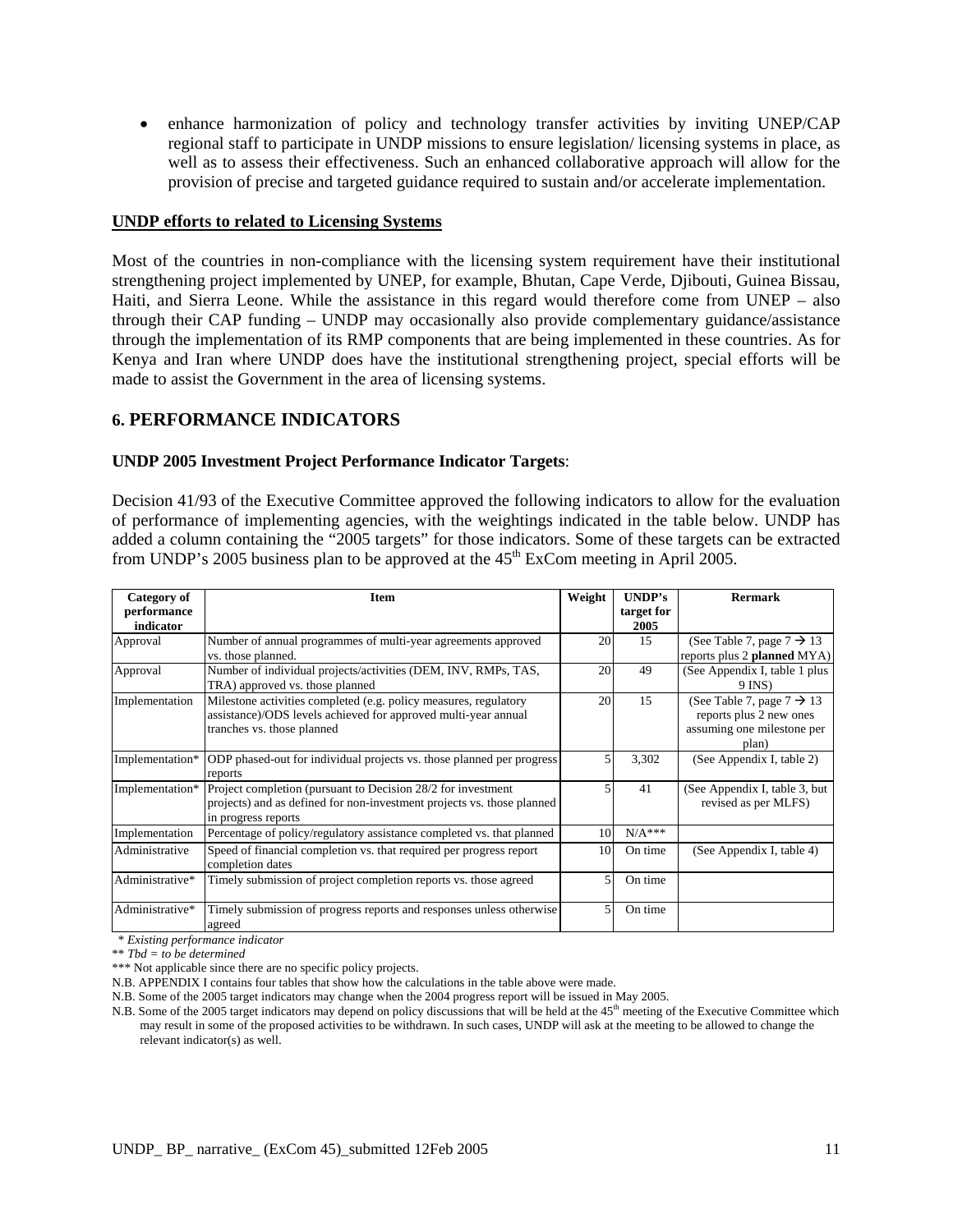# **APPENDIX I**

| Category                | Country                 | Type       | Chemical    | Sector                                    | 2005<br>Value |
|-------------------------|-------------------------|------------|-------------|-------------------------------------------|---------------|
| 3. Planned / Individual | Argentina               | <b>TAS</b> | <b>HCFC</b> | <b>HCFC Survey</b>                        | 75            |
| 3. Planned / Individual | <b>Bolivia</b>          | <b>INV</b> | <b>CTC</b>  | Solvent Sectoral phaseout plan            | 75            |
| 3. Planned / Individual | <b>Brazil</b>           | <b>TAS</b> | <b>HCFC</b> | <b>HCFC Survey</b>                        | 200           |
| 3. Planned / Individual | <b>Brazil</b>           | <b>INV</b> | <b>CTC</b>  | CTC Sectoral phaseout plan                | 250           |
| 3. Planned / Individual | Brazil                  | DEM        | <b>CFC</b>  | <b>Chillers Demonstration Project</b>     | 500           |
| 3. Planned / Individual | Chile                   | <b>INV</b> | <b>CFC</b>  | <b>Refrigeration Commercial</b>           | 262           |
| 3. Planned / Individual | Colombia                | <b>TAS</b> | <b>HCFC</b> | <b>HCFC Survey</b>                        | 75            |
| 3. Planned / Individual | Congo DR                | <b>TAS</b> | <b>CTC</b>  | CTC Sectoral phaseout plan                | 80            |
| 3. Planned / Individual | Cuba                    | <b>TAS</b> | <b>CTC</b>  | <b>Solvent Sectoral Project</b>           | 75            |
| 3. Planned / Individual | Fiji                    | <b>INV</b> | MeBr        | Investment Component for MeBr             | 100           |
| 3. Planned / Individual | Global                  | <b>TAS</b> | <b>CFC</b>  | AddIn Support for RMP in LVCs             | 635.2         |
| 3. Planned / Individual | Guatemala               | <b>INV</b> | <b>CTC</b>  | Solvent Sectoral phaseout plan            | 75            |
| 3. Planned / Individual | India                   | <b>TAS</b> | <b>HCFC</b> | <b>HCFC Survey</b>                        | 200           |
| 3. Planned / Individual | Indonesia               | <b>TAS</b> | <b>HCFC</b> | <b>HCFC Survey</b>                        | 125           |
| 3. Planned / Individual | Iran                    | <b>TAS</b> | <b>HCFC</b> | <b>HCFC Survey</b>                        | 75            |
| 3. Planned / Individual | Kenya                   | <b>TAS</b> | <b>TCA</b>  | Solvent Sectoral phaseout plan            | 100           |
| 3. Planned / Individual | Laos                    | <b>INV</b> | <b>CFC</b>  | Foam Multiple-subsectors                  | 150           |
| 3. Planned / Individual | Lebanon                 | <b>TAS</b> | <b>HCFC</b> | <b>HCFC Survey</b>                        | 50            |
| 3. Planned / Individual | Malaysia                | <b>TAS</b> | <b>HCFC</b> | <b>HCFC Survey</b>                        | 100           |
| 3. Planned / Individual | Mexico                  | <b>TAS</b> | <b>HCFC</b> | <b>HCFC Survey</b>                        | 125           |
| 3. Planned / Individual | Nicaragua               | <b>TAS</b> | <b>CFC</b>  | Aerosol Inhalant drug products            | 70            |
| 3. Planned / Individual | Paraguay                | <b>INV</b> | <b>CTC</b>  | Solvent Sectoral phaseout plan            | 75            |
| 3. Planned / Individual | Sierra Leone            | <b>INV</b> | <b>HAL</b>  | Halons Sectoral phaseout plan             | 54.5          |
| 3. Planned / Individual | Sri Lanka               | <b>TAS</b> | <b>HCFC</b> | <b>HCFC Survey</b>                        | 40            |
| 3. Planned / Individual | Syria                   | <b>TAS</b> | <b>HCFC</b> | <b>HCFC Survey</b>                        | 50            |
| 3. Planned / Individual | Uruguay                 | <b>TAS</b> | <b>CTC</b>  | Solvent Technical Assistance              | 60            |
| 3. Planned / Individual | Venezuela               | <b>TAS</b> | <b>HCFC</b> | <b>HCFC Survey</b>                        | 50            |
| 3. Planned / Individual | Zimbabwe                | <b>TAS</b> | <b>CTC</b>  | Solvent Technical Assistance              | 100           |
| 5. Planned / Servicing  | Bahrain                 | <b>RMP</b> | <b>CFC</b>  | Refrigeration Refrigerant management plan | 638           |
| 5. Planned / Servicing  | Bhutan                  | <b>RMP</b> | <b>CFC</b>  | Refrigeration Refrigerant management plan | 106.3         |
| 5. Planned / Servicing  | Congo DR                | <b>RMP</b> | <b>CFC</b>  | Refrigeration Refrigerant management plan | 322.5         |
| 5. Planned / Servicing  | Dominica                | <b>RMP</b> | <b>CFC</b>  | Refrigeration Refrigerant management plan | 80            |
| 5. Planned / Servicing  | Fiji                    | <b>RMP</b> | <b>CFC</b>  | <b>Refrigeration End-user</b>             | 105           |
| 5. Planned / Servicing  | Grenada                 | <b>RMP</b> | <b>CFC</b>  | Refrigeration Refrigerant management plan | 36.4          |
| 5. Planned / Servicing  | Guinea-Conakry          | <b>RMP</b> | <b>CFC</b>  | Refrigeration Refrigerant management plan | 33.6          |
| 5. Planned / Servicing  | Mali                    | <b>RMP</b> | <b>CFC</b>  | Refrigeration Refrigerant management plan | 50            |
| 5. Planned / Servicing  | Nicaragua               | <b>RMP</b> | <b>CFC</b>  | Refrigeration Refrigerant management plan | 272.5         |
| 5. Planned / Servicing  | St Kitts & Nevis        | <b>RMP</b> | <b>CFC</b>  | Refrigeration Refrigerant management plan | 80            |
| 5. Planned / Servicing  | St Vincent & Grenadines | <b>RMP</b> | <b>CFC</b>  | Refrigeration Refrigerant management plan | 80            |
| 5. Planned / Servicing  | Turkmenistan            | <b>RMP</b> | <b>CFC</b>  | Refrigeration Refrigerant management plan | 120           |

**TABLE 1 – Planned MY Agreements (***source: 2005 business plan***)** 

40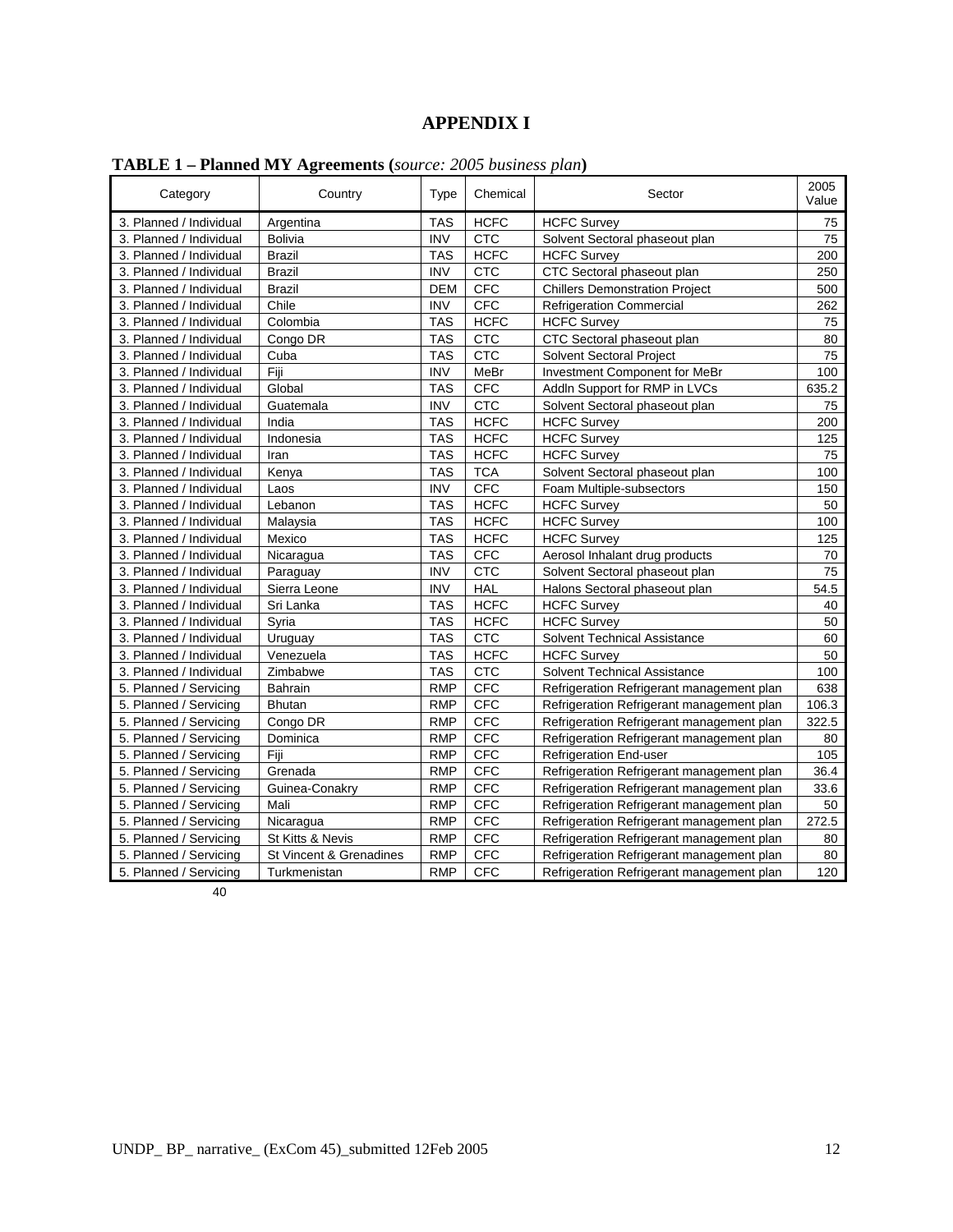| MLF Nr             | Short Title *                               | ODP to be         | <b>ODP</b>                   | <b>Balance</b>   |
|--------------------|---------------------------------------------|-------------------|------------------------------|------------------|
|                    |                                             | <b>Phased Out</b> | PhasedOut                    |                  |
| AFR/FUM/38/TAS/32  | Regional MeBr phase-out for LVC's           | 2                 |                              | 2                |
|                    |                                             |                   |                              |                  |
| AFR/HAL/37/TAS/31  | Regional halon bank                         | 61                |                              | 61               |
| ARG/FOA/38/INV/132 | <b>Terminal Foam Umbrella</b>               | 192               | $\blacksquare$               | 192              |
| ARG/SEV/38/INS/130 | Institutional Strengthening: Phase 3        | 26                | 10                           | 16               |
| BGD/REF/29/TAS/10  |                                             | 13                | $\blacksquare$               | 13               |
|                    | Recovery and recycling of refrigerant       |                   |                              |                  |
| BOL/FUM/35/INV/16  | Terminal MeBr phase-out                     | $\overline{2}$    | $\blacksquare$               | $\overline{c}$   |
| BRA/FOA/36/INV/244 | Decofrio: rigid PU foam                     | 18                | $\blacksquare$               | 18               |
| CHI/SOL/41/TAS/154 | <b>TAS for Solvents</b>                     | 17                | $\blacksquare$               | $\overline{17}$  |
|                    |                                             |                   |                              |                  |
| CHI/STE/35/INV/151 | Sterilants - 26 hospitals                   | 20                | $\blacksquare$               | 20               |
| COL/FOA/38/INV/58  | <b>Terminal Foam Umbrella</b>               | 123               | $\Box$                       | $\overline{123}$ |
| COL/SEV/38/INS/59  | Institutional Strengthening: Phase 4        | 23                | $\blacksquare$               | 23               |
|                    |                                             |                   |                              |                  |
| CPR/SEV/38/INS/398 | Institutional Strengthening: Phase 5        | 32                | $\blacksquare$               | 32               |
| CUB/ARS/34/INV/18  | CIDT: insecticides/technical aerosols       | 28                | $\mathbb{L}^+$               | 28               |
| CUB/SEV/40/INS/22  | Institutional Strengthening: Phase 4        | 12                | 6                            | 6                |
|                    |                                             |                   |                              | 6                |
| DJI/REF/37/TAS/07  | National R&R Programme                      | 6                 |                              |                  |
| DOM/HAL/38/TAS/32  | National halon bank                         | $\overline{3}$    | $\blacksquare$               | 3                |
| DRC/FOA/35/INV/06  | Complast SPRL Flexible Foam                 | 38                | $\blacksquare$               | 38               |
| DRC/FOA/35/INV/07  | M.K. SPRL Flexible Foam                     | $\overline{26}$   | $\blacksquare$               | $\overline{26}$  |
|                    |                                             |                   |                              |                  |
| DRC/FOA/37/INV/10  | BEK: flexible slabstock                     | 28                | $\overline{\phantom{a}}$     | 28               |
| DRC/FOA/37/INV/11  | EKANAWE: flexible slabstock                 | 24                | $\qquad \qquad \blacksquare$ | 24               |
| DRC/FOA/37/INV/12  | SOKANO: flexible slabstock                  | 21                | $\omega$ .                   | 21               |
|                    |                                             |                   |                              |                  |
| EGY/HAL/32/TAS/81  | Halon management bank                       | 756               | $\blacksquare$               | 756              |
| GEO/REF/35/TAS/10  | End-users Incentives                        | $\overline{2}$    | 1                            | 1                |
| GHA/FUM/37/TRA/18  | TRA for phase-out of MeBr                   | 6                 | $\blacksquare$               | 6                |
|                    |                                             |                   |                              |                  |
| IDS/ARS/44/INV/167 | Aerosols at P.T Yulia                       | 80                | $\blacksquare$               | 80               |
| IDS/SEV/41/INS/159 | Institutional Strengthening: Phase 4        | 22                | $\blacksquare$               | 22               |
| IND/ARS/28/INV/221 | Syncaps: aerosols conversion                | 54                | $\blacksquare$               | 54               |
|                    |                                             |                   |                              |                  |
| IND/ARS/29/TAS/244 | TAS for SMEs in aerosol products            | 125               | 60                           | 65               |
| IND/ARS/38/INV/358 | <b>Terminal Aerosol Umbrella</b>            | 132               | $\blacksquare$               | 132              |
| IND/SEV/41/INS/367 | Institutional Strengthening: Phase 5        | 31                | $\blacksquare$               | 31               |
| IRA/REF/35/INV/133 | Ghotb Jonoub Dom/Comm.Refr.                 | 15                | $\blacksquare$               | 15               |
|                    |                                             |                   |                              |                  |
| IRA/SEV/38/INS/157 | Institutional Strengthening: Phase 4        | 14                | $\blacksquare$               | 14               |
| IRA/SEV/44/INS/167 | IS Renewal (phase V)                        | $\overline{7}$    | $\blacksquare$               | 7                |
| LEB/ARS/28/INV/30  | Incoma: aerosols conversion                 | 54                | $\omega$                     | 54               |
|                    |                                             |                   |                              |                  |
| LEB/ARS/28/INV/35  | Societe Nougeaim: aerosol                   | 54                | $\blacksquare$               | 54               |
| LEB/ARS/29/INV/32  | ZTME, SNCI and SOLF: aerosols               | 51                |                              | 51               |
| LIB/FOA/32/INV/05  | Sebha Unit: flexible foam                   | 26                | $\blacksquare$               | 26               |
|                    |                                             |                   |                              |                  |
| LIB/FOA/32/INV/06  | Garabouli Unit: flexible foam               | 40                | $\blacksquare$               | 40               |
| LIB/FOA/32/INV/07  | E.H.A.-Tajura: rigid foam                   | 15                |                              | 15               |
| LIB/FOA/32/INV/08  | Ben Ghazi Unit: flexible foam               | 31                | $\Box$                       | 31               |
| LIB/FOA/34/INV/12  |                                             | 32                |                              |                  |
|                    | Tasharoukiate Essadek: flexible foam        |                   | $\blacksquare$               | 32               |
| LIB/FOA/34/INV/13  | Hilal Africa: flexible foam                 | 22                | $\blacksquare$               | 22               |
| LIB/FOA/35/INV/14  | Tasharoukiate El Hani Foam                  | 28                | $\blacksquare$               | 28               |
| LIB/FOA/35/INV/15  | El Houria LCD foam                          | $\overline{96}$   | ä,                           | 96               |
|                    |                                             |                   |                              |                  |
| LIB/FOA/35/INV/16  | Tasharoukiate Ali Sannoga Foam              | 23                | $\blacksquare$               | 23               |
| MAL/ARS/19/INV/85  | Umbrella aerosol project for SMEs           | 250               | 225                          | 25               |
| MAL/SEV/38/INS/148 | Institutional Strengthening: Phase 5        | 23                |                              | 23               |
|                    |                                             |                   |                              |                  |
| MDV/REF/38/TAS/05  | End-users incentive programme               | 4                 | $\blacksquare$               | 4                |
| MEX/HAL/35/TAS/104 | National halon banking                      | 230               |                              | 230              |
| MON/REF/35/TAS/06  | Recovery and recycling                      | 6                 | $\blacksquare$               | 6                |
| NIR/SEV/40/INS/107 | Institutional Strengthening: Phase 3        | 22                | $\blacksquare$               | 22               |
|                    |                                             |                   |                              |                  |
| PAK/SEV/41/INS/54  | Institutional Strengthening: Phase 3        | 19                |                              | 19               |
| PAR/REF/34/INV/12  | Terminal umbrella: commercial refrigeration | 9                 | $\blacksquare$               | 9                |
| PER/FOA/35/INV/30  | Foam sect. phaseout (5 enterprises)         | 34                | 34                           |                  |
|                    |                                             |                   |                              |                  |
| SRL/FUM/27/DEM/13  | MeBr demo project: tea estates              | 4                 | $\overline{2}$               | $\overline{2}$   |
| SRL/FUM/38/TAS/21  | MeBr phase-out for remaining uses           | 3                 |                              | 3                |
| SRL/SEV/37/INS/20  | Institutional Strengthening: Phase 4        | 11                | 5                            | 6                |
|                    |                                             |                   |                              |                  |
| TOG/REF/38/TAS/07  | Recovery and recycling of refrigerants      | 8                 | $\blacksquare$               | 8                |
| VIE/ARS/31/INV/28  | Nam Do Corp: aerosol filling plant          | 11                | $\blacksquare$               | 11               |
| VIE/ARS/37/INV/40  | <b>Terminal Aerosol Programme</b>           | $\overline{28}$   | $\Box$                       | 28               |
| VIE/REF/35/TAS/39  | Recovery and recycling (Phase 2)            | 17                |                              | 17               |
|                    |                                             |                   | $\overline{\phantom{a}}$     |                  |
| YEM/REF/37/TAS/15  | National R&R Programme                      | 220               |                              | 220              |
| <b>TOTAL</b>       |                                             | 3,330             | 343                          | 2,987            |

**TABLE 2 – Phaseout from Ongoing Individual in 2005 (***source: progress report of May 2004***)**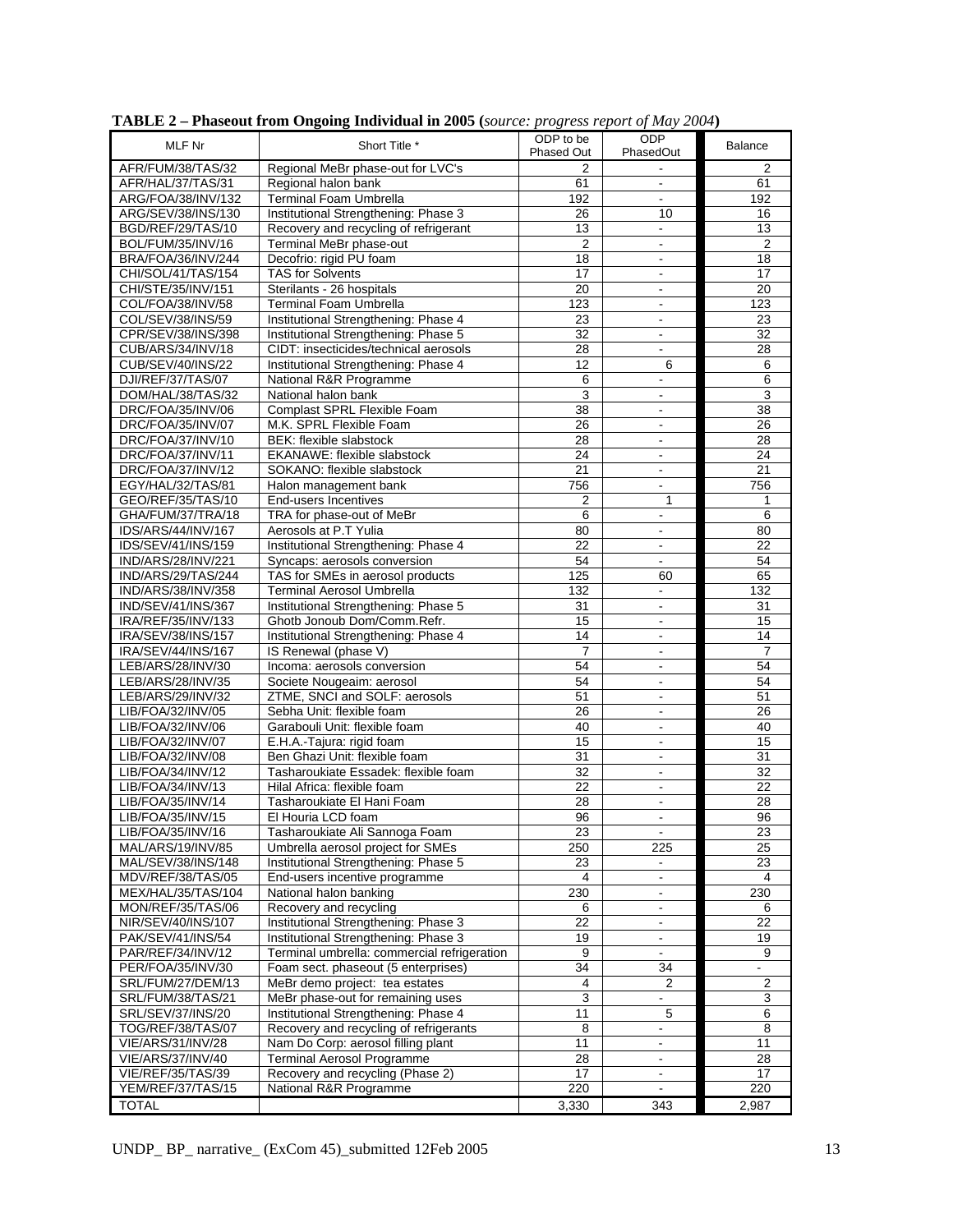#### **TABLE 3 – Number of Completions: INV and non-INV, excluding PRP and MY agreements**  (*source: progress report of May 2004)*

| MLF Nr                                   | Short Title *                                                                 | Agreement                      |
|------------------------------------------|-------------------------------------------------------------------------------|--------------------------------|
| AFR/FUM/38/TAS/32                        | Regional MeBr phase-out for LVC's                                             | Individual                     |
| AFR/HAL/37/TAS/31                        | Regional halon bank<br><b>Terminal Foam Umbrella</b>                          | Individual<br>Individual       |
| ARG/FOA/38/INV/132<br>ARG/SEV/38/INS/130 | Institutional Strengthening: Phase 3                                          | Individual                     |
| BGD/REF/29/TAS/10                        | Recovery and recycling of refrigerant                                         | RMP-Component                  |
| BGD/REF/29/TAS/12                        | Monitoring the RMP activities                                                 | RMP-Component                  |
| BGD/SEV/35/INS/13                        | Institutional Strengthening: Phase 3                                          | Individual                     |
| BGD/SEV/36/CPG/14                        | Country programme update                                                      | Individual                     |
| BOL/FUM/35/INV/16<br>BRA/FOA/36/INV/244  | Terminal MeBr phase-out<br>Decofrio: rigid PU foam                            | One-off-Phaseout<br>Individual |
| BRA/SEV/32/INS/199                       | Institutional Strengthening: Phase 3                                          | Individual                     |
| CHI/SOL/41/TAS/154                       | <b>TAS for Solvents</b>                                                       | Individual                     |
| CHI/STE/35/INV/151                       | Sterilants - 26 hospitals                                                     | Individual                     |
| COL/FOA/38/INV/58                        | Terminal Foam Umbrella                                                        | Individual                     |
| COL/SEV/36/CPG/56<br>COL/SEV/38/INS/59   | Country programme update<br>Institutional Strengthening: Phase 4              | Individual<br>Individual       |
| COS/REF/32/TAS/23                        | TAS for RMP Development                                                       | RMP-Component                  |
| COS/REF/41/TRA/30                        | TAS for customs training                                                      | RMP-Update-Comp                |
| COS/SEV/35/INS/26                        | Institutional Strengthening: Phase 4                                          | Individual                     |
| COS/SEV/41/INS/32<br>CPR/SEV/38/INS/398  | Institutional Strengthening: Phase 5                                          | Individual                     |
| CUB/ARS/34/INV/18                        | Institutional Strengthening: Phase 5<br>CIDT: insecticides/technical aerosols | Individual<br>Individual       |
| CUB/ARS/36/TAS/19                        | MDI transition strategies                                                     | Individual                     |
| CUB/SEV/40/INS/22                        | Institutional Strengthening: Phase 4                                          | Individual                     |
| DJI/REF/37/TAS/03                        | Monitoring the RMP                                                            | RMP-Update-Comp                |
| DJI/REF/37/TAS/07<br>DOM/HAL/38/TAS/32   | National R&R Programme<br>National halon bank                                 | RMP-Update-Comp<br>Individual  |
| DRC/FOA/35/INV/06                        | Complast SPRL Flexible Foam                                                   | Individual                     |
| DRC/FOA/35/INV/07                        | M.K. SPRL Flexible Foam                                                       | Individual                     |
| DRC/FOA/37/INV/10                        | BEK: flexible slabstock                                                       | Individual                     |
| DRC/FOA/37/INV/11                        | EKANAWE: flexible slabstock                                                   | Individual                     |
| DRC/FOA/37/INV/12<br>EGY/HAL/32/TAS/81   | SOKANO: flexible slabstock<br>Halon management bank                           | Individual<br>Individual       |
| GEO/REF/35/TAS/10                        | End-users Incentives                                                          | RMP-Update-Comp                |
| GHA/FUM/37/TRA/18                        | TRA for phase-out of MeBr                                                     | One-off-Phaseout               |
| GHA/SEV/38/INS/19                        | Institutional Strengthening: Phase 5                                          | Individual                     |
| GHA/SOL/44/TAS/022                       | TAS for CTC sector                                                            | Individual                     |
| GLO/SEV/41/TAS/249<br>GLO/SEV/44/TAS/259 | Core Unit Support (2004)<br>Core unit (2005)                                  | Individual<br>Individual       |
| IDS/ARS/44/INV/167                       | Aerosols at P.T Yulia                                                         | Individual                     |
| IDS/SEV/32/INS/121                       | Institutional Strengthening: Phase 3                                          | Individual                     |
| IDS/SEV/41/INS/159                       | Institutional Strengthening: Phase 4                                          | Individual                     |
| IND/ARS/28/INV/221                       | Syncaps: aerosols conversion                                                  | Individual                     |
| IND/ARS/29/TAS/244<br>IND/ARS/38/INV/358 | TAS for SMEs in aerosol products<br>Terminal Aerosol Umbrella                 | Individual<br>Individual       |
| IND/ARS/41/TAS/368                       | <b>MDI Transitional Strategy</b>                                              | Individual                     |
| IND/HAL/29/TAS/243                       | National fire codes/standards halons                                          | Individual                     |
| IND/SEV/34/INS/310                       | Institutional Strengthening: Phase 4                                          | Individual                     |
| IND/SEV/36/CPG/349<br>IND/SEV/41/INS/367 | Country programme update<br>Institutional Strengthening: Phase 5              | Individual<br>Individual       |
| IRA/REF/35/INV/133                       | Ghotb Jonoub Dom/Comm.Refr.                                                   | Individual                     |
| IRA/SEV/38/INS/157                       | Institutional Strengthening: Phase 4                                          | Individual                     |
| IRA/SEV/44/INS/167                       | IS Renewal (phase V)                                                          | Individual                     |
| KEN/SEV/38/INS/30                        | Institutional Strengthening: Phase 4                                          | Individual                     |
| LEB/ARS/28/INV/30<br>LEB/ARS/28/INV/35   | Incoma: aerosols conversion<br>Societe Nougeaim: aerosol                      | Individual<br>Individual       |
| LEB/ARS/29/INV/32                        | ZTME, SNCI and SOLF: aerosols                                                 | Individual                     |
| LIB/FOA/32/INV/05                        | Sebha Unit: flexible foam                                                     | Individual                     |
| LIB/FOA/32/INV/06                        | Garabouli Unit: flexible foam                                                 | Individual                     |
| LIB/FOA/32/INV/07                        | E.H.A.-Tajura: rigid foam                                                     | Individual                     |
| LIB/FOA/32/INV/08<br>LIB/FOA/34/INV/12   | Ben Ghazi Unit: flexible foam<br>Tasharoukiate Essadek: flexible foam         | Individual<br>Individual       |
| LIB/FOA/34/INV/13                        | Hilal Africa: flexible foam                                                   | Individual                     |
| LIB/FOA/35/INV/14                        | Tasharoukiate El Hani Foam                                                    | Individual                     |
| LIB/FOA/35/INV/15                        | El Houria LCD foam                                                            | Individual                     |
| LIB/FOA/35/INV/16                        | Tasharoukiate Ali Sannoga Foam                                                | Individual                     |
| MAL/ARS/19/INV/85<br>MAL/FUM/29/DEM/129  | Umbrella aerosol project for SMEs<br>Malaysian timber: MeBr phaseout          | Individual<br>Individual       |
| MAL/SEV/32/INS/142                       | Institutional Strengthening: Phase 4                                          | Individual                     |
| MAL/SEV/38/INS/148                       | Institutional Strengthening: Phase 5                                          | Individual                     |
| MDV/REF/38/TAS/05                        | End-users incentive programme                                                 | RMP-Update-Comp                |
| MEX/FUM/26/DEM/86                        | Alternatives to MeBr in grain storage                                         | Individual                     |
| MEX/HAL/35/TAS/104                       | National halon banking                                                        | Individual                     |

MLI/REF/32/TAS/10 Monitoring the RMP<br>MON/REF/35/TAS/06 Recovery and recycli<br>NEP/REF/28/TAS/07 Monitoring the RMP

MON/REF/35/TAS/06 Recovery and recycling RMP-Update-Comp RMP-Update-Comp RMP-Component<br>NEP/REF/28/TAS/07 Monitoring the RMP

Mational halon banking<br>
Mexicon and The RMP RMP RMP Component<br>
Recovery and recycling RMP Lypdate-Comp<br>
RMP-Update-Comp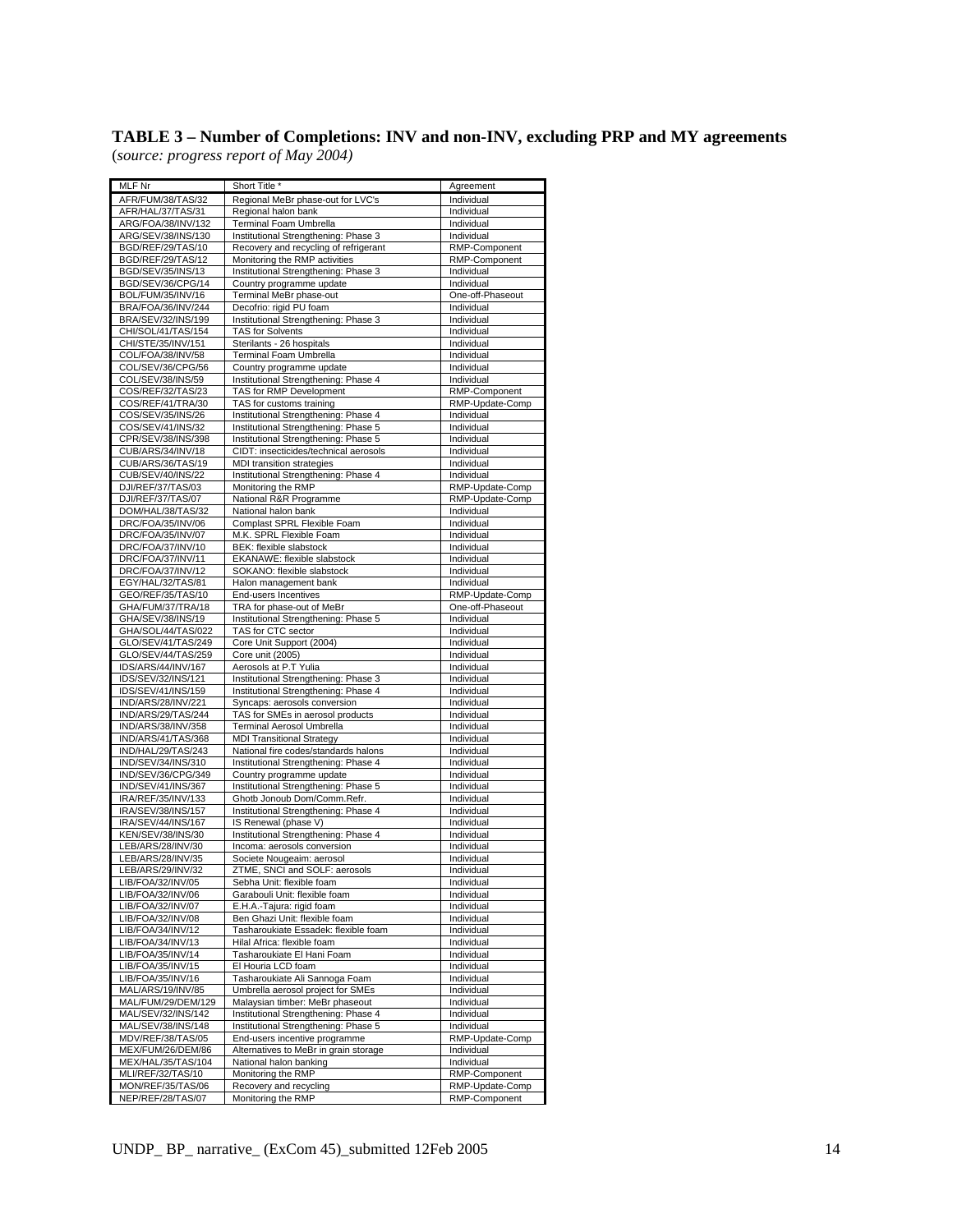| <b>MLF Nr</b>      | Short Title *                               | Agreement        |
|--------------------|---------------------------------------------|------------------|
| NER/REF/27/TAS/06  | Monitoring of the RMP                       | RMP-Component    |
| NIR/SEV/34/INS/93  | Institutional Strengthening: Phase 2        | Individual       |
| NIR/SEV/36/CPG/102 | Country programme update                    | Individual       |
| NIR/SEV/40/INS/107 | Institutional Strengthening: Phase 3        | Individual       |
| PAK/SEV/35/INS/44  | Institutional Strengthening: Phase 2        | Individual       |
| PAK/SEV/41/INS/54  | Institutional Strengthening: Phase 3        | Individual       |
| PAR/REF/34/INV/12  | Terminal umbrella: commercial refrigeration | Individual       |
| PER/FOA/35/INV/30  | Foam sect. phaseout (5 enterprises)         | Individual       |
| SRL/FUM/27/DEM/13  | MeBr demo project: tea estates              | Individual       |
| SRL/FUM/38/TAS/21  | MeBr phase-out for remaining uses           | One-off-Phaseout |
| SRL/REF/32/TAS/18  | Monitoring the RMP                          | RMP-Component    |
| SRL/SEV/37/INS/20  | Institutional Strengthening: Phase 4        | Individual       |
| TOG/REF/38/TAS/07  | Recovery and recycling of refrigerants      | RMP-Update-Comp  |
| TRI/SEV/38/INS/15  | Institutional Strengthening: Phase 3        | Individual       |
| URU/SEV/37/INS/39  | Institutional Strengthening: Phase 5        | Individual       |
| VIE/ARS/31/INV/28  | Nam Do Corp: aerosol filling plant          | Individual       |
| VIE/ARS/37/INV/40  | <b>Terminal Aerosol Programme</b>           | Individual       |
| VIE/REF/34/TAS/38  | Monitoring the RMP                          | RMP-Update-Comp  |
| VIE/REF/35/TAS/39  | Recovery and recycling (Phase 2)            | RMP-Update-Comp  |
| YEM/REF/37/TAS/15  | National R&R Programme                      | RMP-Update-Comp  |

96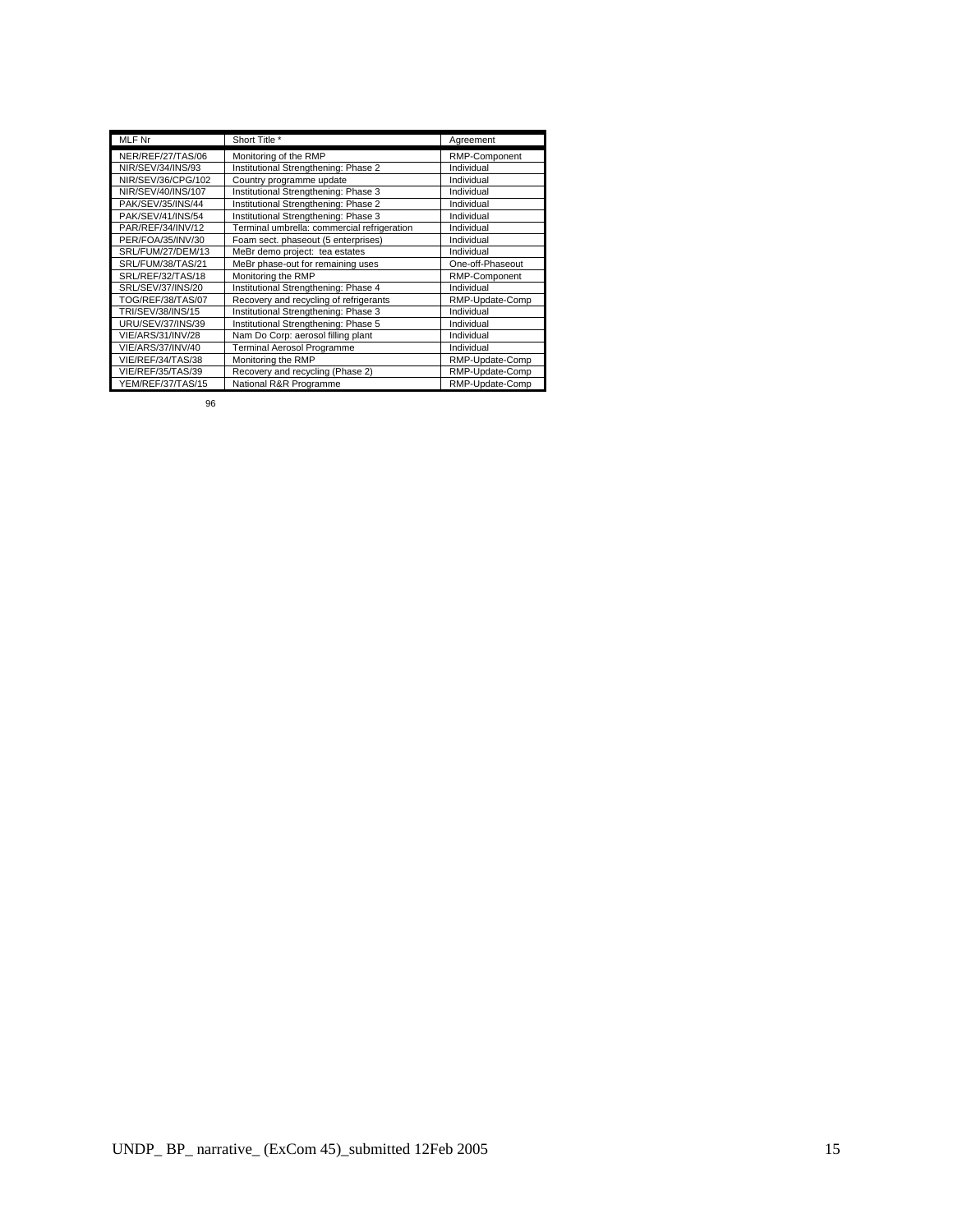# **TABLE 4 – Number of Financial Completions for INV and non-INV, excluding MY agreements and PRP**

(*source: progress report of May 2004)* 

|                                          |                                                                                       |                          | Actual               |
|------------------------------------------|---------------------------------------------------------------------------------------|--------------------------|----------------------|
|                                          |                                                                                       | <b>Status</b>            | Completion           |
| MLF Nr                                   | Short Title *                                                                         |                          | Date                 |
| AFR/SEV/36/TAS/30<br>ARG/FOA/18/INV/27   | Regional surveys in halon / MeBr<br>Nuvel Corp: flexible foam slabstock               | <b>COM</b><br><b>COM</b> | Nov-02<br>Nov-02     |
| ARG/FOA/18/INV/30                        | Piero SAIC: flexible foam slabstock                                                   | COM                      | Nov-02               |
| ARG/FOA/20/INV/48                        | Suavestar: flexible foam slabstock                                                    | COM                      | Nov-02               |
| ARG/FOA/22/INV/56                        | FPV: flexible foam slabstock                                                          | <b>COM</b>               | May-00               |
| ARG/FOA/23/INV/62                        | Strapur: int. skin & flex moulded foam                                                | <b>CLO</b>               | Nov-02               |
| ARG/FOA/25/INV/76                        | Rozen: flexible slabstock foam                                                        | <b>COM</b>               | Nov-02               |
| ARG/FOA/29/INV/96                        | Mendoza de Poliuretanos: spray/boxfoam                                                | <b>COM</b>               | Nov-02               |
| ARG/FOA/30/INV/106                       | Fasax: flexible boxfoam                                                               | <b>COM</b>               | Nov-02               |
| ARG/FOA/31/INV/111<br>ARG/FOA/32/INV/113 | 4 boxfoam enterprises: flex. Slabstock<br>9 Enterprises: rigid foam umbrella          | COM<br>COM               | $Dec-03$<br>Dec-04   |
| ARG/FOA/34/INV/122                       | Artestamp, Pasissan, Forever, Termica                                                 | <b>COM</b>               | Dec-04               |
| ARG/FOA/34/INV/123                       | Frio Star: Rigid Foam                                                                 | <b>COM</b>               | $Dec-03$             |
| ARG/REF/23/INV/66                        | Eurofrio: com ref cabinet/panel/cooler                                                | COM                      | Nov-02               |
| ARG/SEV/29/INS/98                        | Institutional Strengthening: Phase 2                                                  | <b>COM</b>               | May-03               |
| BAH/REF/29/INV/09                        | Al-Jazira Cooling & Heating: com. ref.                                                | <b>COM</b>               | Dec-04               |
| BAH/REF/29/INV/10                        | Awal Refr. & AC: com. ref.<br>Fadi Aerosols                                           | COM<br>COM               | Dec-04               |
| BDI/ARS/35/INV/09<br>BDI/FOA/35/INV/10   | Exim Flexible Foam                                                                    | COM                      | $Dec-03$<br>$Dec-03$ |
| BDI/REF/26/TAS/05                        | Recovery and recycling of refrigerant                                                 | <b>COM</b>               | Nov-03               |
| BEN/FOA/32/INV/12                        | P.E.B. flexible foam project                                                          | COM                      | Aug-03               |
| BGD/SEV/29/INS/09                        | Institutional Strengthening: Phase 2                                                  | <b>COM</b>               | Dec-01               |
| BOL/FOA/35/INV/15                        | Foam sect. phaseout -Isolcruz/Teplo                                                   | <b>COM</b>               | Dec-04               |
| BRA/FOA/23/INV/78                        | Bulltrade: rigid foam                                                                 | <b>COM</b>               | Dec-99               |
| BRA/FOA/28/INV/135                       | Polsul group project: rigid foam                                                      | <b>COM</b>               | Nov-02               |
| BRA/FOA/28/INV/140<br>BRA/FOA/29/INV/146 | JNP Group Project: rigid/IS foam<br>ACS Fibra: rigid foam                             | <b>COM</b><br>COM        | Dec-02<br>Dec-01     |
| BRA/FOA/29/INV/156                       | Purtec: IS and flexible molded foam                                                   | <b>COM</b>               | Dec-01               |
| BRA/FOA/29/INV/157                       | Isolamento Termico Brasfoam: rigid                                                    | <b>COM</b>               | Dec-02               |
| BRA/FOA/31/INV/169                       | Polyfoam: rigid foam                                                                  | <b>COM</b>               | Oct-03               |
| BRA/FOA/31/INV/185                       | Refripor: rigid foam                                                                  | <b>COM</b>               | Dec-01               |
| BRA/FOA/31/INV/188                       | Prosola Shoesoles: integral skin foam                                                 | <b>COM</b>               | Dec-04               |
| BRA/FOA/31/INV/189                       | 50 SME/Plastquim: foam multi-subsector                                                | <b>COM</b>               | $Dec-03$             |
| BRA/FOA/32/INV/195<br>BRA/FOA/32/INV/196 | Termobras: rigid foam<br>Thermoflex: XPE foam                                         | <b>COM</b><br><b>COM</b> | Aug-03<br>Dec-03     |
| BRA/FOA/32/INV/197                       | Ser Therm: rigid foam                                                                 | <b>COM</b>               | $Dec-03$             |
| BRA/FOA/32/INV/198                       | Jose Sola: rigid foam                                                                 | <b>COM</b>               | Nov-02               |
| BRA/FOA/34/INV/211                       | Juntafacil: integral foam                                                             | <b>COM</b>               | Sep-02               |
| BRA/FOA/34/INV/213                       | Paranoa: flex.molded foam                                                             | COM                      | May-03               |
| BRA/FOA/34/INV/214                       | Piatex: Int.skin and rigid foam                                                       | <b>COM</b>               | $May-03$             |
| BRA/FOA/34/INV/215                       | Rosil: int.skin foam                                                                  | COM                      | Dec-02               |
| BRA/FOA/34/INV/216<br>BRA/FOA/34/INV/225 | Royal Rubber: Int.skin/Flex.molded foam<br>Central Equipment: panels/freezers/coolers | COM<br>COM               | Dec-02<br>$Dec-02$   |
| BRA/FOA/34/INV/226                       | Isar: Rigid Foam                                                                      | <b>COM</b>               | Aug-03               |
| BRA/FOA/34/INV/227                       | Isoeste: Rigid Foam                                                                   | <b>COM</b>               | Aug-03               |
| BRA/FOA/34/INV/229                       | Air Micro: Int.skin foam                                                              | COM                      | Aug-02               |
| BRA/FOA/34/INV/230                       | Beneplast: Int.skin foam                                                              | COM                      | Dec-02               |
| BRA/FOA/34/INV/231                       | Korta Calhas: Rigid Foam                                                              | <b>COM</b>               | Aug-03               |
| BRA/FOA/34/INV/233<br>BRA/FOA/34/INV/234 | J.Dal Ponte: int.skin and phenolic foams<br>Danko: Rigid Foam                         | COM                      | Dec-02<br>Aug-03     |
| BRA/FOA/34/INV/235                       | 8 enterprises: Rigid foam for truck bodies/p                                          | <b>COM</b><br><b>COM</b> | May-03               |
| BRA/FOA/34/INV/237                       | Isoprice: Rigid Foam                                                                  | <b>COM</b>               | $Dec-03$             |
| BRA/FOA/34/INV/238                       | Hidroplas: microcellular foams                                                        | <b>COM</b>               | Nov-02               |
| BRA/FOA/34/INV/239                       | Bertollo, Citrocar, Systherm: ice cream make                                          | <b>COM</b>               | Oct-02               |
| BRA/FOA/36/INV/243                       | Pretty Glass: Rigid PU Foam and flexible IS                                           | <b>COM</b>               | Dec-03               |
| BRA/FOA/36/INV/245                       | Simonaggio: Rigid PU foam                                                             | COM                      | Dec-03               |
| BRA/FOA/36/INV/246<br>BRA/FOA/36/INV/247 | Heliotek: rigid PU foam<br>Isojet: rigid PU foam                                      | COM<br>COM               | Dec-03<br>Dec-03     |
| BRA/FOA/36/INV/248                       | Tecnosono: flexible PU boxfoam                                                        | COM                      | $Jul-03$             |
| BRA/FOA/36/INV/249                       | Tolling Quimica: rigid PU foam and flexible                                           | COM                      | Aug-03               |
| BRA/FOA/36/INV/250                       | Fibral: rigid PU foam                                                                 | COM                      | $Dec-03$             |
| BRA/FOA/36/INV/252                       | Arquespuma: flexible IS and moulded foam                                              | COM                      | $Dec-03$             |
| BRA/FOA/36/INV/254                       | Isosister: rigid PU foam                                                              | <b>COM</b>               | Dec-04               |
| BRA/FOA/36/INV/255<br>BRA/FOA/36/INV/256 | Toro: Rigid and flexible foam<br>Repor: rigid PU foam                                 | COM<br>COM               | Dec-04<br>Dec-04     |
| BRA/FOA/36/INV/257                       | Ariston Polimeros: Rigid/flexible IS and rig                                          | COM                      | Aug-03               |
| BRA/FOA/36/INV/258                       | Indaru: flexible moulded foam                                                         | COM                      | Dec-04               |
| BRA/FOA/36/INV/259                       | Steel Plastik: flexible moulded foam, elasto                                          | <b>COM</b>               | $Dec-03$             |
| BRA/REF/20/INV/57                        | Multibras: domestic ref. (second part)                                                | COM                      | Dec-01               |
| BRA/REF/28/INV/132                       | Metarlurgica Venan: dom. ref.                                                         | COM                      | Dec-04               |
| BRA/SEV/23/TAS/85                        | Survey of ODS use in SMEs                                                             | COM<br>COM               | Jul-00               |
| BRA/SEV/24/INS/100<br>CHD/REF/29/TAS/07  | Institutional Strengthening: Phase 2<br>Monitoring the RMP activities                 | COM                      | Nov-00<br>Jul-03     |
| COL/FOA/29/INV/36                        | Manilit: rigid foam panels/spray                                                      | COM                      | Dec-00               |
| COL/FOA/29/INV/38                        | Dinalsa: rigid foam                                                                   | COM                      | Dec-01               |
| COL/FOA/32/INV/48                        | Espumlatex:10 enterprises: foam multisector                                           | COM                      | Dec-04               |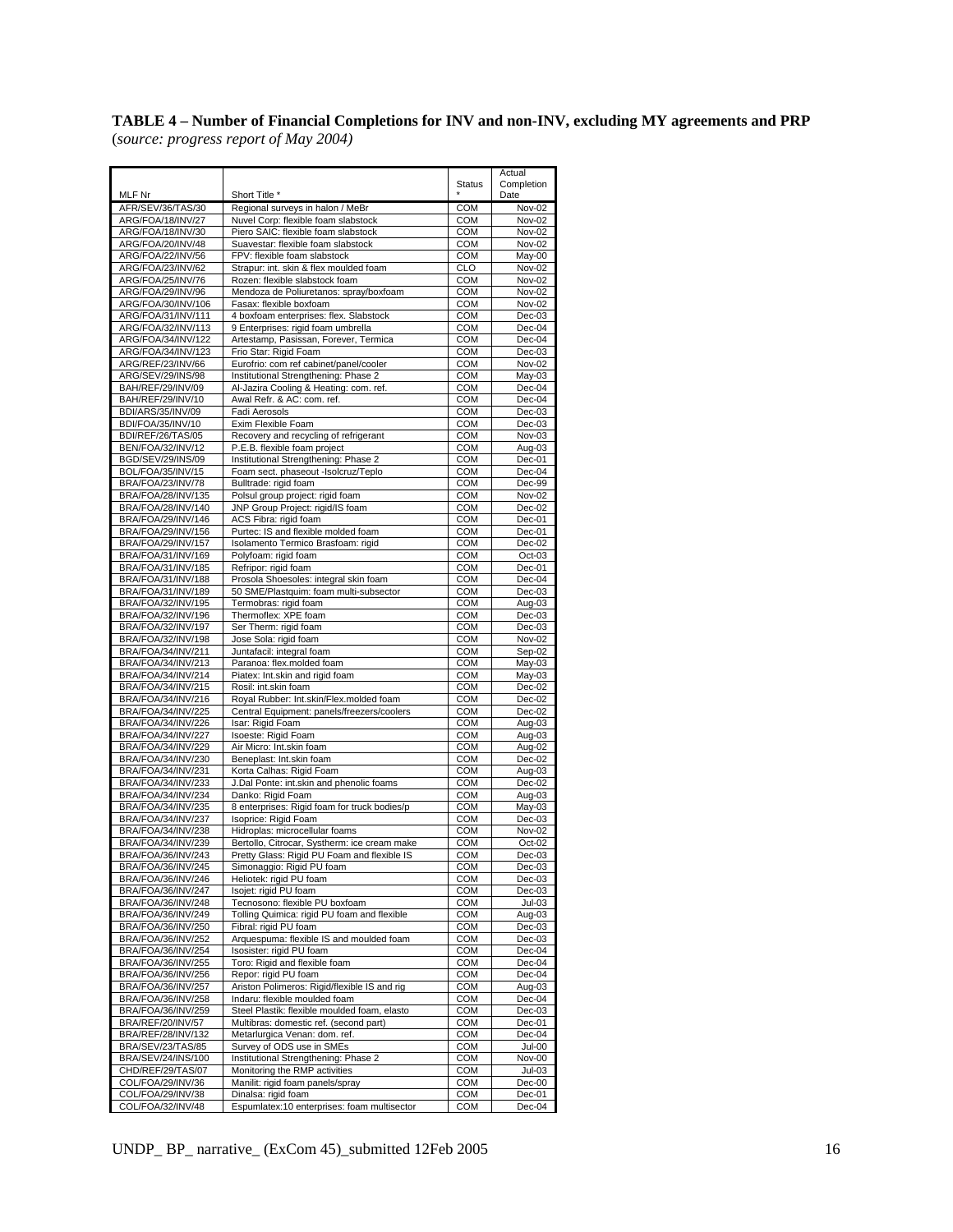|                                          |                                                                                  |                   | Actual             |
|------------------------------------------|----------------------------------------------------------------------------------|-------------------|--------------------|
|                                          |                                                                                  | <b>Status</b>     | Completion<br>Date |
| MLF Nr<br>COL/FOA/32/INV/49              | Short Title *<br>Espumlatex-Promicolda: Retroactive                              | <b>COM</b>        | May-01             |
| COL/REF/17/TAS/19                        | Recovery and recycling of refrigerant                                            | COM               | <b>Jul-99</b>      |
| COL/REF/19/INV/22                        | Ref. Supernordico: commercial ref.                                               | COM               | Dec-99             |
| COL/REF/32/TAS/46                        | TAS for RMP Development                                                          | COM               | $Dec-03$           |
| COL/SEV/24/INS/25                        | Institutional Strengthening: Phase 2                                             | <b>COM</b>        | Mar-00             |
| COL/SEV/30/INS/42                        | Institutional Strengthening: Phase 3                                             | COM               | May-03             |
| COS/REF/08/TAS/04                        | Recovery and recycling of refrigerant                                            | COM               | Jun-00             |
| COS/REF/27/INV/20                        | Quena: com. ref.                                                                 | CLO               | Dec-02             |
| COS/SEV/27/INS/16                        | Institutional Strengthening: Phase 3                                             | COM               | $Dec-01$           |
| CPR/FOA/22/INV/202                       | Zhejiang Wanpeng Clique: XPS sheet                                               | COM<br>COM        | Oct-00             |
| CPR/FOA/22/INV/206<br>CPR/FOA/23/INV/229 | Zhoushan Fuchuan Plastic: XPS foam<br>Xinjiang Tianye: rigid and spray foam      | <b>COM</b>        | Oct-00<br>Jan-01   |
| CPR/FOA/24/INV/245                       | Jixi City: rigid foam heating pipes                                              | <b>COM</b>        | Dec-03             |
| CPR/FOA/25/INV/247                       | Jinling Petrochemical: flex. Slabstock                                           | COM               | May-03             |
| CPR/FOA/25/INV/254                       | Victory Petroleum: rigid foam                                                    | COM               | Nov-03             |
| CPR/FOA/26/INV/257                       | Tianjin Pipeline Eng: rigid foam pipes                                           | COM               | Sep-03             |
| CPR/FOA/26/INV/263                       | Corrosionproof & Insul. Co: rigid foam                                           | COM               | Apr-01             |
| CPR/FOA/26/INV/264                       | Zhenjiang Radio Factory: rigid foam                                              | COM               | Sep-03             |
| CPR/FOA/26/INV/265                       | Daqing Petroleum: rigid & spray foam                                             | <b>COM</b>        | Nov-03             |
| CPR/FOA/28/INV/286                       | Hengfeng Poly. Spray: rigid foam                                                 | <b>COM</b>        | Sep-03             |
| CPR/FOA/28/INV/289                       | Jiangsu Chem. Res. Institute: rigid foam                                         | COM               | Dec-01             |
| CPR/FOA/28/INV/290<br>CPR/FOA/28/INV/291 | Jiaxing Anti-Corrosion Fact: rigid foam<br>Suzhou Purification Eqpt.: rigid foam | COM<br>CLO        | May-02<br>Dec-04   |
| CPR/FOA/29/INV/304                       | 4 SMEs: integral skin foam                                                       | <b>COM</b>        | Sep-03             |
| CPR/FOA/29/INV/305                       | Hangzhou Fanlong Steering Whl: ISF                                               | COM               | Sep-03             |
| CPR/FOA/29/INV/312                       | Beijing Hanfeng Poly. Co: rigid foam                                             | COM               | Sep-03             |
| CPR/FOA/29/INV/313                       | Henan Bingxiong Ref Truck: rigid foam                                            | COM               | Oct-02             |
| CPR/FOA/29/INV/314                       | Tianjin Relong Insul. Pipe: rigid foam                                           | COM               | Sep-03             |
| CPR/FOA/29/INV/315                       | Zhenjiang Feichi Auto Grp: rigid foam                                            | COM               | Oct-02             |
| CPR/FOA/29/INV/316                       | Taiyuan No.2 Plastic Fact.: rigid foam                                           | <b>COM</b>        | Sep-03             |
| CPR/FOA/29/INV/318                       | Harbin Dongguang Mach Plant: rigid foam                                          | COM               | Oct-02             |
| CPR/FOA/29/INV/319                       | Dongfeng Auto Body Co.: IS foam                                                  | COM               | Sep-03             |
| CPR/FOA/29/INV/325<br>CPR/FOA/29/INV/326 | Shandong Zhifu Zhenxing: rigid foam<br>Hebei Tianye Auto Group: flex molded foam | <b>COM</b><br>COM | Aug-02             |
| CPR/FOA/29/INV/328                       | Guangzhou Haohua Auto Carpet: ISF                                                | COM               | Aug-02<br>Sep-02   |
| CPR/FOA/29/INV/329                       | Ningxian Oriental Auto Parts: ISF                                                | COM               | Sep-03             |
| CPR/FOA/29/INV/330                       | Fushan Anti-Corrosion Insul: rigid foam                                          | COM               | Aug-02             |
| CPR/FOA/29/INV/331                       | Zhongqi Jinan Auto Parts: ISF/FMF                                                | COM               | Aug-02             |
| CPR/FOA/29/INV/332                       | Shandong Anqiu Poly. Materials: rigid foam                                       | COM               | Aug-02             |
| CPR/FOA/29/INV/333                       | Jizhou Beinei Auto Cushion: FMF                                                  | <b>COM</b>        | May-03             |
| CPR/FOA/29/INV/334                       | Shandong Qingdao #10 Plastic: rigid foam                                         | COM               | Aug-02             |
| CPR/REF/17/INV/124                       | Changsa Zhongyi: domestic ref. inv.                                              | COM               | Sep-00             |
| CPR/REF/23/INV/226                       | Wanbao Elect. Appliance: domestic ref.                                           | COM               | $Dec-03$           |
| CPR/REF/23/INV/232<br>CPR/REF/23/INV/233 | Laizhou Freezers: domestic ref.<br>Debao Ref Equip Co: domestic freezers         | COM<br><b>CLO</b> | Sep-03<br>Nov-02   |
| CPR/REF/24/INV/242                       | Wanbao Freezer Industrial Corp                                                   | COM               | Aug-01             |
| CPR/REF/25/INV/249                       | HHEAIC: domestic refrigeration                                                   | <b>COM</b>        | Dec-04             |
| CPR/REF/32/INV/367                       | Qingdao Haier No. 2: Freezers                                                    | COM               | Dec-04             |
| CPR/SEV/32/INS/368                       | Institutional Strengthening: Phase 4                                             | COM               | $Jun-03$           |
| CPR/SOL/19/INV/171                       | Shanghai Novel:clean colour pict tube                                            | COM               | Nov-02             |
| CPR/SOL/23/INV/224                       | Fujian Putian Vikay: prod line cleaning                                          | COM               | Nov-02             |
| CPR/SOL/28/INV/287                       | Irico CPT Factory: solvent cleaning                                              | COM               | Oct-02             |
| CUB/SEV/34/INS/17                        | Institutional Strengthening: Phase 3                                             | COM               | Sep-03             |
| EGY/FOA/22/INV/64<br>ELS/REF/25/TAS/06   | Foam sector ODS phaseout (11 plants)                                             | <b>COM</b>        | Dec-04<br>Jun-03   |
| FIJ/REF/29/TAS/04                        | Monitoring of RMP activities<br>Recovery and recycling of refrigerant            | COM<br>COM        | $Dec-03$           |
| GHA/REF/32/TAS/12                        | Mobile airconditioning R&R                                                       | COM               | Dec-03             |
| GHA/SEV/32/INS/15                        | Institutional Strengthening: Phase 4                                             | COM               | Feb-03             |
| GLO/REF/18/TAS/90                        | Global MAC project: Phase 2                                                      | COM               | May-99             |
| GLO/SEV/38/TAS/243                       | Core Unit Support (2003)                                                         | <b>COM</b>        | Dec-03             |
| IDS/FOA/25/INV/91                        | Karya Sempati : rigid spray foam                                                 | <b>COM</b>        | Nov-99             |
| IDS/FOA/26/INV/101                       | Mentari Adi Fayar: rigid foam                                                    | COM               | Jan-03             |
| IDS/FOA/26/INV/97                        | Karoseri Laksana: rigid spray foam                                               | COM               | <b>Nov-99</b>      |
| IDS/FOA/29/INV/112<br>IDS/FOA/35/INV/126 | Tansri Gani: rigid foam<br>Kemenangan Flex. Foam                                 | COM<br>COM        | Mar-03<br>Nov-03   |
| IDS/REF/35/INV/131                       | Nikoteknik - Comm.Refr.                                                          | COM               | Nov-03             |
| IDS/REF/35/INV/132                       | Sapporo Mestika Comm.Refr.                                                       | COM               | Oct-03             |
| IDS/REF/35/INV/133                       | Hatindo Metal Utama Comm.Refr.                                                   | COM               | $Oct-03$           |
| IDS/REF/35/INV/134                       | Leoindo Kreasi Comm.Refr. & Foam                                                 | COM               | $Oct-03$           |
| IDS/REF/35/INV/135                       | Alfa Metalindo Agra Comm.Refr.                                                   | COM               | Oct-03             |
| IDS/REF/35/INV/136                       | Gastro Gizi Sarana Comm.Refr.                                                    | COM               | Nov-03             |
| IND/ARS/28/INV/227                       | Ruby Aerosols: aerosols conversion                                               | COM               | Jan-02             |
| IND/FOA/20/INV/101                       | Vora Cork Industries: XPE foam products                                          | COM               | $Jul-03$           |
| IND/FOA/22/INV/133                       | Umbrella SME project: rigid foam                                                 | COM               | Dec-01             |
| IND/FOA/23/INV/143<br>IND/FOA/28/INV/229 | Nissan Thermoware: rigid foam<br>28 SME enterprises: rigid foam                  | COM<br>COM        | Aug-00<br>Dec-02   |
| IND/FOA/29/INV/242                       | 24 SMEs: rigid foam (SME window)                                                 | <b>COM</b>        | Apr-03             |
| IND/FOA/31/INV/268                       | Enertech Engineering: rigid foam                                                 | COM               | Nov-01             |
| IND/FOA/32/INV/280                       | Netplast: flexible molded foam                                                   | COM               | Sep-03             |
| IND/FOA/32/INV/285                       | Sun Steering Wheels: IS foam                                                     | COM               | Feb-03             |
| IND/FOA/32/INV/289                       | Sawhney Seating: IS foam                                                         | COM               | <b>Jul-03</b>      |

UNDP\_BP\_ narrative\_ (ExCom 45)\_submitted 12Feb 2005 17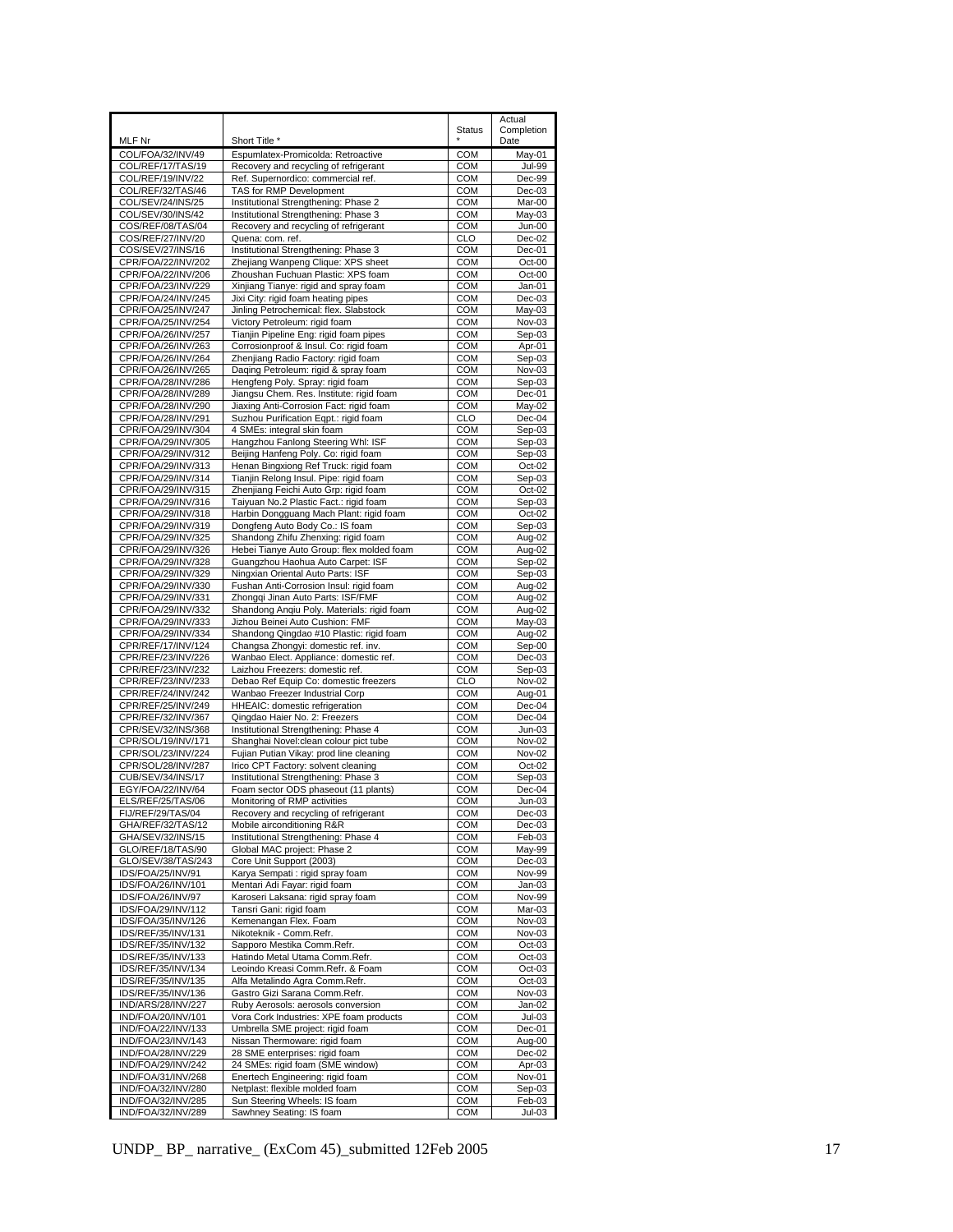|                                          |                                                                                     |                          | Actual                  |
|------------------------------------------|-------------------------------------------------------------------------------------|--------------------------|-------------------------|
|                                          |                                                                                     | <b>Status</b>            | Completion              |
| MLF Nr<br>IND/FOA/34/INV/304             | Short Title *<br>UNC Plast: rigid foam                                              | <b>COM</b>               | Date<br>Dec-04          |
| IND/FOA/34/INV/305                       | Viking Engineers P: flexible molded foam                                            | <b>COM</b>               | Dec-04                  |
| IND/FOA/34/INV/312                       | Roome Plastics P: insulated thermoware                                              | <b>COM</b>               | Nov-03                  |
| IND/FOA/34/INV/317                       | Essa Aircons: rigid foam                                                            | <b>COM</b>               | $Dec-04$                |
| IND/FOA/34/INV/321                       | 14 enterprises: spray and insitu insulation                                         | <b>COM</b>               | Sep-03                  |
| IND/FOA/34/INV/322<br>IND/FOA/34/INV/324 | 17 SME's: Rigid Foams<br>Apollo Steelcrafts: insulated thermoware                   | <b>COM</b><br><b>COM</b> | Dec-04<br>Nov-03        |
| IND/FOA/34/INV/325                       | SR Polymers & Printers: insulated thermoware                                        | <b>COM</b>               | Dec-04                  |
| IND/FOA/34/INV/326                       | Caryaire Equipments: rigid foam                                                     | <b>COM</b>               | Dec-04                  |
| IND/FOA/34/INV/328                       | Lear Insulation: rigid foam                                                         | <b>COM</b>               | Dec-04                  |
| IND/FOA/34/INV/329                       | Nandadeep Fibrotech P.: rigid foam                                                  | <b>COM</b>               | Dec-04                  |
| IND/FOA/34/INV/330<br>IND/FOA/34/INV/331 | Nu-Foam Rubber Ind.: flexible molded foam                                           | <b>COM</b>               | Feb-03                  |
| IND/FOA/34/INV/332                       | Poly Glass Fibre: rigid foam<br>Polyrub Industries: rigid foam                      | <b>COM</b><br><b>COM</b> | Dec-04<br>Dec-04        |
| IND/FOA/34/INV/334                       | Solvay Moulding P: insulated thermoware                                             | <b>COM</b>               | Jul-03                  |
| IND/FOA/34/INV/335                       | Bhatia Plastics: insulated thermoware                                               | <b>COM</b>               | Dec-04                  |
| IND/REF/32/INV/282                       | Sandlas Air-Con Systems: com. ref.                                                  | <b>COM</b>               | $Dec-03$                |
| IND/REF/32/INV/286                       | Nine enterprises: com. refr.                                                        | <b>COM</b>               | Nov-03                  |
| IND/REF/32/TAS/279<br>IND/REF/34/INV/323 | RAC Servicing Sector Study<br>5 enterprises: comm. refrigeration                    | <b>COM</b><br><b>COM</b> | $Jul-03$                |
| IND/REF/35/INV/339                       | Fourteen enterprises: Comm. Refr.                                                   | <b>COM</b>               | Nov-03<br>Nov-03        |
| IND/REF/35/INV/340                       | Ice-Make Commercial Refr.                                                           | <b>COM</b>               | Nov-03                  |
| IND/REF/35/INV/341                       | Konark Comm. Refr.                                                                  | <b>COM</b>               | Nov-03                  |
| IND/REF/35/INV/342                       | Nine enterprises Comm. Refr.                                                        | <b>COM</b>               | Nov-03                  |
| IRA/FOA/32/INV/75                        | Nobough Industrial: rigid foam                                                      | <b>CLO</b>               | $Jul-03$                |
| IRA/FOA/34/INV/88                        | Abre Sanati Iran: flexible molded/int.skin f                                        | <b>COM</b>               | $Jun-03$                |
| IRA/FOA/35/INV/117<br>IRA/REF/28/INV/46  | Sandalisazi Esfanje Ghalebi Iran Foam<br>Movaledsarma (Zagross 1): com. ref.        | <b>COM</b><br><b>COM</b> | Dec-04<br>Dec-00        |
| IRA/REF/31/INV/70                        | Baharanfarr: commercial ref.                                                        | <b>CLO</b>               | <b>Jul-02</b>           |
| IRA/REF/34/INV/100                       | Hanzad: domestic refrigerators                                                      | COM                      | Aug-03                  |
| IRA/REF/34/INV/109                       | Sana Commercial: domestic refrigerators                                             | <b>COM</b>               | Dec-04                  |
| IRA/REF/34/INV/112                       | Shagayegh Boroudat: dom.refrigerators/freeze                                        | <b>COM</b>               | Nov-02                  |
| IRA/REF/34/INV/84                        | Rezvan: domestic refrigerators                                                      | <b>COM</b>               | Sep-03                  |
| IRA/REF/34/INV/85<br>IRA/REF/34/INV/86   | Electro Ara: domestic refrigerators<br>Boloorin Yazd: dom.refrigerators/freezers    | <b>COM</b><br><b>COM</b> | Jun-03<br>Jun-03        |
| IRA/REF/34/INV/87                        | Sarmaye Sepahan: dom.refrigerators/freezers                                         | COM                      | Nov-02                  |
| IRA/REF/34/INV/89                        | Mersun: domestic refrigerators                                                      | COM                      | Aug-03                  |
| IRA/REF/34/INV/90                        | Ideal Sardsir: domestic refrigerators                                               | <b>COM</b>               | Sep-03                  |
| IRA/REF/34/INV/91                        | Parsa Sazan: domestic refrigerators                                                 | <b>COM</b>               | Aug-03                  |
| IRA/REF/34/INV/93<br>IRA/REF/34/INV/94   | Sanaye Part: commercial refrigeration                                               | <b>COM</b><br><b>COM</b> | $Jun-03$                |
| IRA/REF/34/INV/95                        | Sepand Afroz: domestic refrigerators<br>Yakhchalsazi Anzabi: domestic refrigerators | <b>COM</b>               | Aug-03<br>Dec-04        |
| IRA/REF/34/INV/96                        | General Industries: dom.refrigerators/freeze                                        | COM                      | $Dec-04$                |
| IRA/REF/34/INV/99                        | Ojan Cooling Industries: comm.refrigeration                                         | <b>COM</b>               | $Jun-03$                |
| IRA/REF/35/INV/131                       | Alireza Abdolrezazadeh Comm.Refr.                                                   | <b>COM</b>               | Dec-04                  |
| IRA/REF/35/INV/132                       | Garm Iran Dom.Refr.                                                                 | <b>COM</b>               | Dec-04                  |
| IRA/REF/35/INV/134<br>IRA/REF/35/INV/135 | Havasaz Manufacturing Comm.Refr.<br>Mehran Sard Comm.Refr. & Foam                   | <b>COM</b><br>COM        | Dec-04<br>Dec-04        |
| IRA/REF/35/INV/136                       | Parto Shiva Sanaat Dom.Refr.                                                        | <b>COM</b>               | Dec-04                  |
| IRA/REF/35/INV/137                       | Sain Electric Dom/Comm.Refr.                                                        | <b>COM</b>               | Dec-04                  |
| IRA/REF/35/INV/138                       | Sanaye Boroudati Maleki Comm.Refr.                                                  | <b>COM</b>               | Dec-04                  |
| IRA/REF/35/INV/139                       | Sarma Fan Comm.Refr.                                                                | <b>COM</b>               | Dec-04                  |
| IRA/REF/35/INV/140                       | Tehran Sardsazi Comm.Refr. & Foam                                                   | <b>COM</b>               | Dec-04                  |
| IRA/SEV/32/INS/74<br>KEN/SEV/09/INS/03   | Institutional Strengthening: Phase 3<br>Institutional Strengthening: Phase 1        | <b>COM</b><br><b>COM</b> | Aug-03<br><b>Jun-98</b> |
| KEN/SEV/32/INS/25                        | Institutional Strengthening: Phase 3                                                | COM                      | Jan-03                  |
| KYR/REF/37/TAS/04                        | National R&R Programme                                                              | <b>COM</b>               | $Oct-03$                |
| LAO/FOA/38/INV/10                        | Prasert Foam                                                                        | <b>COM</b>               | Dec-04                  |
| LEB/SEV/31/INS/37                        | Institutional Strengthening: Phase 2                                                | <b>COM</b>               | $Jul-03$                |
| LEB/SEV/36/CPG/49<br>LEB/SEV/37/INS/50   | Country programme update<br>Institutional Strengthening: Phase 3                    | <b>COM</b><br><b>COM</b> | $Dec-03$<br>Dec-04      |
| MAL/REF/32/INV/140                       | Eleven SME's: dom/com refrigeration                                                 | <b>COM</b>               | Nov-03                  |
| MAL/REF/32/INV/141                       | Three Enterprises: Comm. Refr.                                                      | <b>COM</b>               | Nov-03                  |
| MAL/SEV/26/INS/114                       | Institutional Strengthening: Phase 3                                                | <b>COM</b>               | Dec-00                  |
| MEX/FOA/31/INV/98                        | Comsisa: foam multi-subsectors                                                      | <b>COM</b>               | $Oct-03$                |
| MEX/FOA/31/TAS/96                        | Foam sector strategy                                                                | <b>COM</b>               | Dec-01                  |
| MEX/FOA/35/INV/103<br>MEX/SEV/38/CPG/111 | Foam sector phaseout (1st tranche)<br>CP-Update                                     | COM<br><b>COM</b>        | Dec-04<br>$Dec-03$      |
| MLI/REF/32/TAS/09                        | Recovery/Recylcing of Refrigerant                                                   | <b>COM</b>               | Dec-03                  |
| MLW/FOA/26/INV/12                        | Robry: flexible foam slabstock                                                      | <b>COM</b>               | Dec-04                  |
| MOR/FOA/22/INV/08                        | Richbond: flexible foam slabstock                                                   | <b>CLO</b>               | Dec-04                  |
| MOR/FOA/22/INV/10                        | Dolidol: flexible foam slabstock                                                    | <b>CLO</b>               | Dec-01                  |
| MOR/FOA/23/INV/12                        | Sodiflex: flexible foam slabstock                                                   | <b>CLO</b>               | Dec-04                  |
| MOR/FOA/23/INV/13<br>MOR/FOA/23/INV/14   | Salidor: flexible foam slabstock<br>Richdor: flexible foam slabstock                | <b>CLO</b><br>COM        | Dec-04<br>Aug-00        |
| MOR/FOA/23/INV/19                        | Mousse D'or: flexible foam slabstock                                                | CLO                      | Dec-04                  |
| MOR/FOA/25/INV/22                        | Bonbino Confort: flexible slabstock                                                 | <b>CLO</b>               | Dec-04                  |
| MOR/FOA/32/INV/43                        | Interfer: rigid foam                                                                | <b>COM</b>               | Jun-03                  |
| MOR/FOA/32/INV/44                        | Engequife: rigid foam                                                               | <b>COM</b>               | $Jun-03$                |
| NIR/FOA/23/INV/23                        | Elico Industries: flexible foam                                                     | <b>COM</b>               | Dec-99                  |
| NIR/FOA/23/INV/24                        | Mouka: flexible foam                                                                | <b>COM</b>               | Nov-99                  |

UNDP\_BP\_ narrative\_ (ExCom 45)\_submitted 12Feb 2005 18